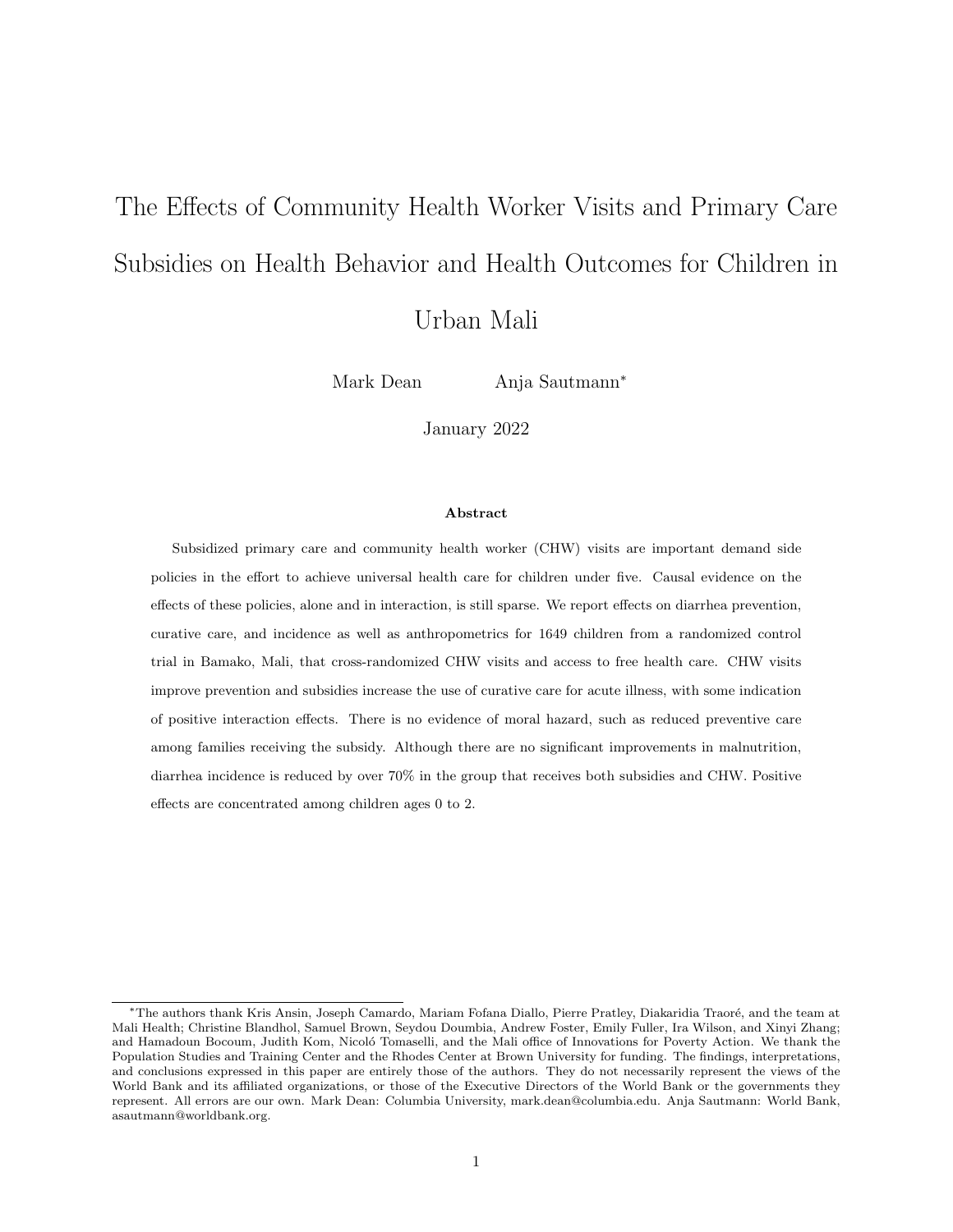# 1 Introduction

Despite impressive improvements in child and maternal health over the last decade, child mortality continues to be unacceptably high in many parts of the world. In Mali, and West Africa as a whole, under five mortality remained above 90 per [1](#page-1-0)000 in 2020, with even higher rates for the poorest households.<sup>1</sup> Many of these deaths are preventable. For example, 12.2% of under-five deaths in Mali in 2019 were due to diarrhea. A majority of these infections are caused by unsafe drinking water and poor sanitation, and only a small share receive the recommended treatment [\(Unicef](#page-22-0) [\[2021\]](#page-22-0)).

In the effort to improve health outcomes for children and mothers and achieve universal health care (UHC), the global health community has focused on two key strategies: free or heavily subsidized basic health care, and home visits by community health workers who help bridge access barriers. While user fees for basic health services were considered a tool to maintain sustainability and quality of care in the 1990s (e.g. [Akin](#page-21-0) [et al.](#page-21-0) [\[1987\]](#page-21-0)), there is now broad consensus that African countries should work towards eliminating user fees, at a minimum for mothers and young children (e.g. [McPake et al.](#page-21-1) [\[2008\]](#page-21-1), [UK Secretary of State for](#page-22-1) [International Development](#page-22-1) [\[2009\]](#page-22-1), [Jamison et al.](#page-21-2) [\[2013\]](#page-21-2)). At the same time, international aid organizations and advocacy groups, like UNAIDS and the "One million community healthworkers" campaign, are pushing for various measures to strengthen the role of CHW in the last-mile delivery of health care, such as expanded numbers of CHW, acknowledgement of their role in national health systems and planning, and standardized training [\(Singh and Sachs](#page-22-2) [\[2013\]](#page-22-2)).

These policies are central to proposed health reforms in Mali and across Africa. In 2019, Mali's Ministry of Health announced that the country intended to provide free children's and mothers' health care within three years, although there were still gaps in raising the funds to cover the estimated cost of \$120 million [\(Adepoju](#page-21-3) [\[2019\]](#page-21-3)).<sup>[2](#page-1-1)</sup> By 2016, 33 out of 47 African countries had committed to a health financing strategy for universal health coverage [\(Barroy et al.](#page-21-4) [\[2016\]](#page-21-4), [Cotlear and Rosemberg](#page-21-5) [\[2018\]](#page-21-5)). Although there is uncertainty about the total number of CHW, the [1 Million Community Healthworkers Campaign](#page-21-6) estimates over 300,000 CHW in Sub-Saharan Africa alone.

Despite these developments, the existing empirical research provides only a partial picture of the effect of these policies. Systematic reviews cite some support for positive effects of community health workers on a range of outcomes including child mortality and morbidity, but note the low quality of the evidence and need for further research [\(Lewin et al.](#page-21-7) [\[2010\]](#page-21-7), [Gilmore and McAuliffe](#page-21-8) [\[2013\]](#page-21-8), [Scott et al.](#page-22-3) [\[2018\]](#page-22-3)). Similarly, there is a relative scarcity of rigorous evidence on the health outcome effects of removing user fees [\(Ridde and](#page-22-4)

<span id="page-1-0"></span><sup>&</sup>lt;sup>1</sup>[Under five mortality in 2020 in West and Central Africa was 91.4 and in Mali 91.0; for the lowest wealth quintile in Mali](#page-22-4) [it was 117.1 \(2019 data\); Sub-Saharan Africa as a whole had an under five mortality of 73.3 out of 1000 life births. Source:](#page-22-4) [IGME \[2021\].](#page-22-4)

<span id="page-1-1"></span> $2$ [The reforms have been delayed due to the Covid-19 pandemic and political disruptions.](#page-22-4)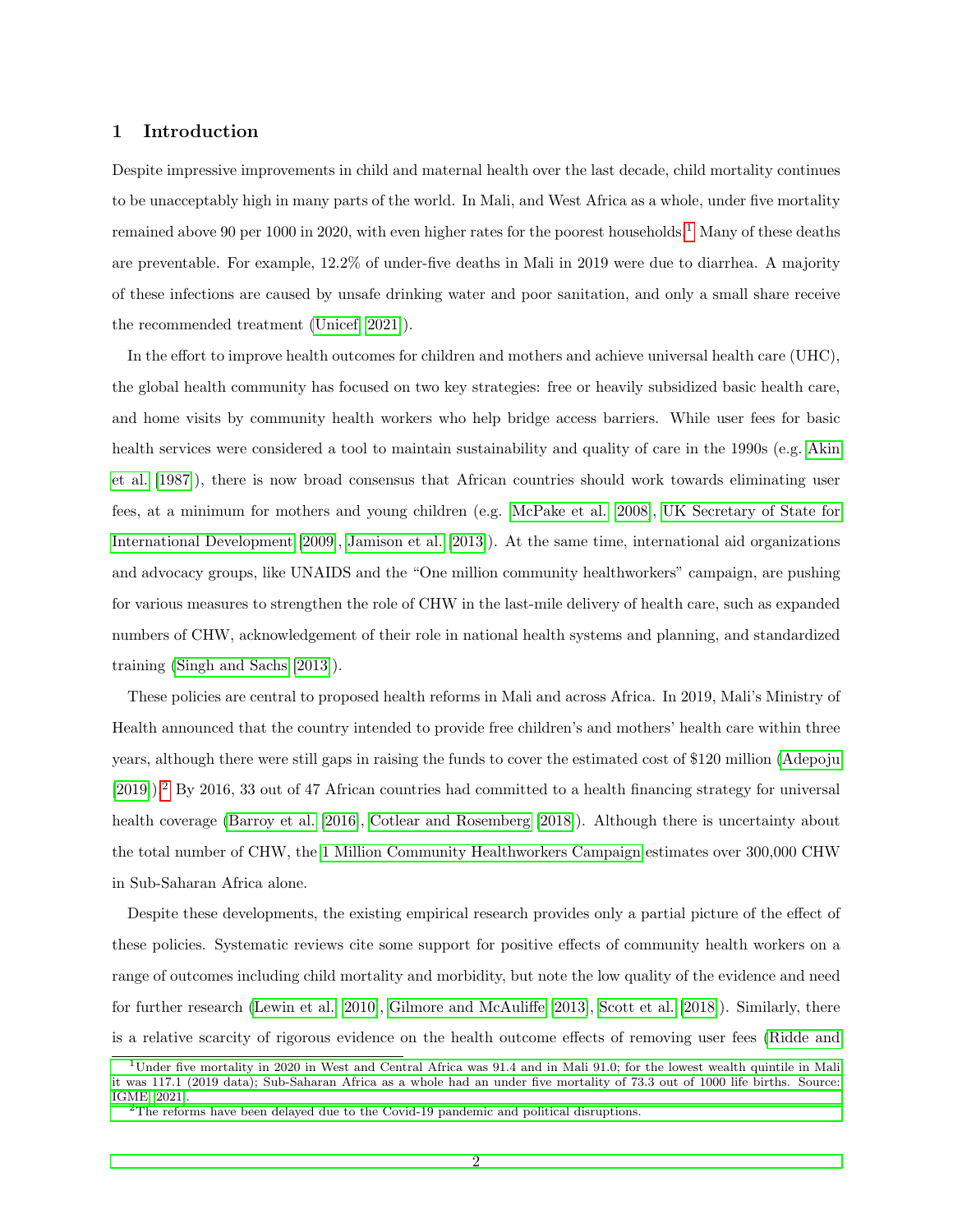[Morestin](#page-22-4) [\[2012\]](#page-22-4), [Dzakpasu et al.](#page-21-10) [\[2013\]](#page-21-10), [Lagarde and Palmer](#page-21-11) [\[2011\]](#page-21-11)). Some exceptions exist: for example, a randomized control trial in Ghana found positive health effects on children who were anemic at baseline, and a difference-in-difference study using variation in access due to apartheid policies in South Africa found positive effects on children's nutritional status [\(Powell-Jackson et al.](#page-22-5) [\[2014\]](#page-22-5), [Tanaka](#page-22-6) [\[2014\]](#page-22-6)). We know of no study that studies how CHW visits and health care subsidies interact.

Given that CHW visits to households combined with free care for children under five are cornerstones of current global health policy, and the population receiving both interventions is rapidly growing, it is crucial to learn more about both the individual effects of these two interventions as well as their interaction in different beneficiary populations. Here, we study the individual and combined effects of CHW visits and subsidies on measures of preventive and curative care for diarrhea and related health outcomes in peri-urban areas of Bamako, Mali.[3](#page-2-0) We analyze data from a randomized control trial of the Action for Health program by the NGO Mali Health. Action for Health combines biweekly CHW visits with a subsidy that covers consultation fees and standard treatment for the most common illnesses among children under five at two local clinics in Sikoro.

The two program components were cross-randomized at the compound level and provided to eligible households starting in winter 2012-13. The main follow-up survey at the end of 2013 collected a detailed nine-week panel of complete health diaries to analyze demand for acute health care [\(Sautmann et al.](#page-22-7) [\[2020\]](#page-22-7)). Here, we use data from a second follow-up visit in 2014 that focuses particularly on diarrhea-related behaviors and outcomes: preventive measures and knowledge indicators, incidence of diarrhea symptoms and acute care from an abridged 1-week health calendar, and measures of malnutrition. We are interested in the interplay of preventive and acute care and their individual and joint effects on health outcomes.

Diarrhea is one of the most important causes of death for children in the region; moreover, it provides a good case study because diarrhea outcomes are likely to respond to the full range of behaviors that the two interventions aim to change: preventing the intake of contaminated water or food is one of the most effective ways of avoiding diarrhea in the first place, and mild diarrhea cases can be treated at home, but serious cases (e.g., dysentery) require clinical care. In other words, there is an important role for all three: prevention, home care, and formal care.[4](#page-2-1)

There are multiple reasons to think that CHW and subsidies (free care) interact with each other in determining health outcomes. First, CHW activities focus more on preventive care, while subsidies improve access to curative care. The two types of care could be substitutes in the health production function, that

<span id="page-2-0"></span><sup>&</sup>lt;sup>3</sup>While CHW programs were originally intended for rural areas, many CHW work in urban or peri-urban areas. For example, 6% of Malian CHW are estimated to work in Bamako [\(Saint-Firmin et al.](#page-22-8) [\[2018\]](#page-22-8)).

<span id="page-2-1"></span> ${}^{4}$ By contrast, prevention is usually the only protection from viral disease, e.g. through vaccination. Other health issues are primarily addressed through curative care, such as bacterial infections.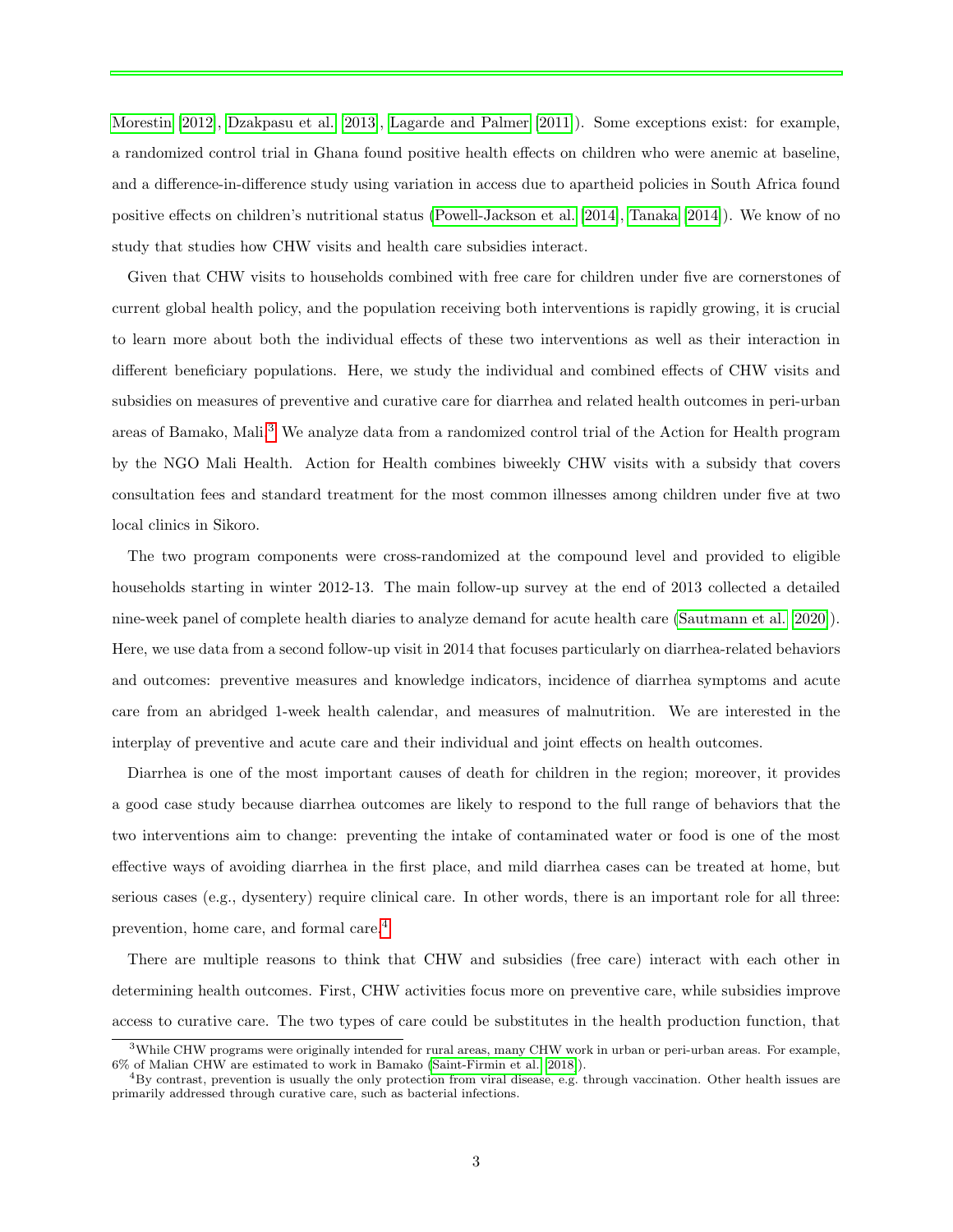is, access to one reduces the need for the other; or complements, that is, adequate prevention and acute care combined lead to greater health improvements than the sum of the individual effects.

In addition, there is the possibility of "spillovers" on behavior: since both preventive and curative care depend on the parent or caretaker's actions, receiving a prevention-focused intervention might affect choices about curative care, and the reverse. An important concern in this respect is moral hazard; in particular, access to free curative care may lead parents to reduce prevention efforts. However, there are also reasons to think that one intervention reinforces the other's effect on parents' behavior positively.<sup>[5](#page-3-0)</sup> For example, [Sautmann et al.](#page-22-7) [\[2020\]](#page-22-7) show with a simple model that CHW visits are more likely to improve utilization of formal care if the subsidy aligns the parents' cost-benefit trade-off with the recommendations of the CHW. Essentially, the CHW advise parents when to seek care, and the subsidy makes it possible for the parents to actually follow this recommendation. On the prevention side, receiving CHW visits as part of a larger program that also provides free access to care may increase the credibility of the CHW – or it may even act as motivation for the CHW themselves.

We estimate the treatment effects in the three intervention groups – CHW visits only, subsidy only, and full Action for Health program – compared to the control group. We also test whether the effect of the two interventions combined is different from the CHW-only and subsidy-only effects.

We find promising effects of the CHW on measures of knowledge and prevention. Both groups that receive CHW visits have better knowledge of the recipe for oral rehydration solution (ORS) and higher self-reported use of water disinfection, although they are only weakly more likely to know the correct ages for exclusive breastfeeding, and an objective measure of water chlorine contents shows no effects. However, another objective measure, whether a mosquito bednet was hung correctly, is 14pp higher with CHW visits, suggesting that the lack of chlorination effects could also be measurement error or faulty use of the disinfection tablets, rather than lack of effort on the parents' part.

We also find positive effects on curative care for children with diarrhea symptoms. Both groups receiving subsidies use oral rehydration treatment (ORT) significantly more often. There are also large (even though statistically not significant) increases in formal care in the full program group. When examining effects by age, we see a (significant) increase in formal care for age 0-2 children by 60% and significant increases in ORT use in age 2-4 children in the full group. Overall, the full-program group receives better care for acute bouts of diarrhea than the other groups.

Although we see mixed effects on anthropometric measures of malnutrition, a striking finding is that the full program group experiences a large and significant reduction in the number of days with diarrhea

<span id="page-3-0"></span><sup>&</sup>lt;sup>5</sup>We use substitutes and complements here in the game-theoretic sense: x and y are substitutes in f if the marginal return to  $x(y)$  is decreasing in  $y(x)$ , i.e., the cross-derivative is negative.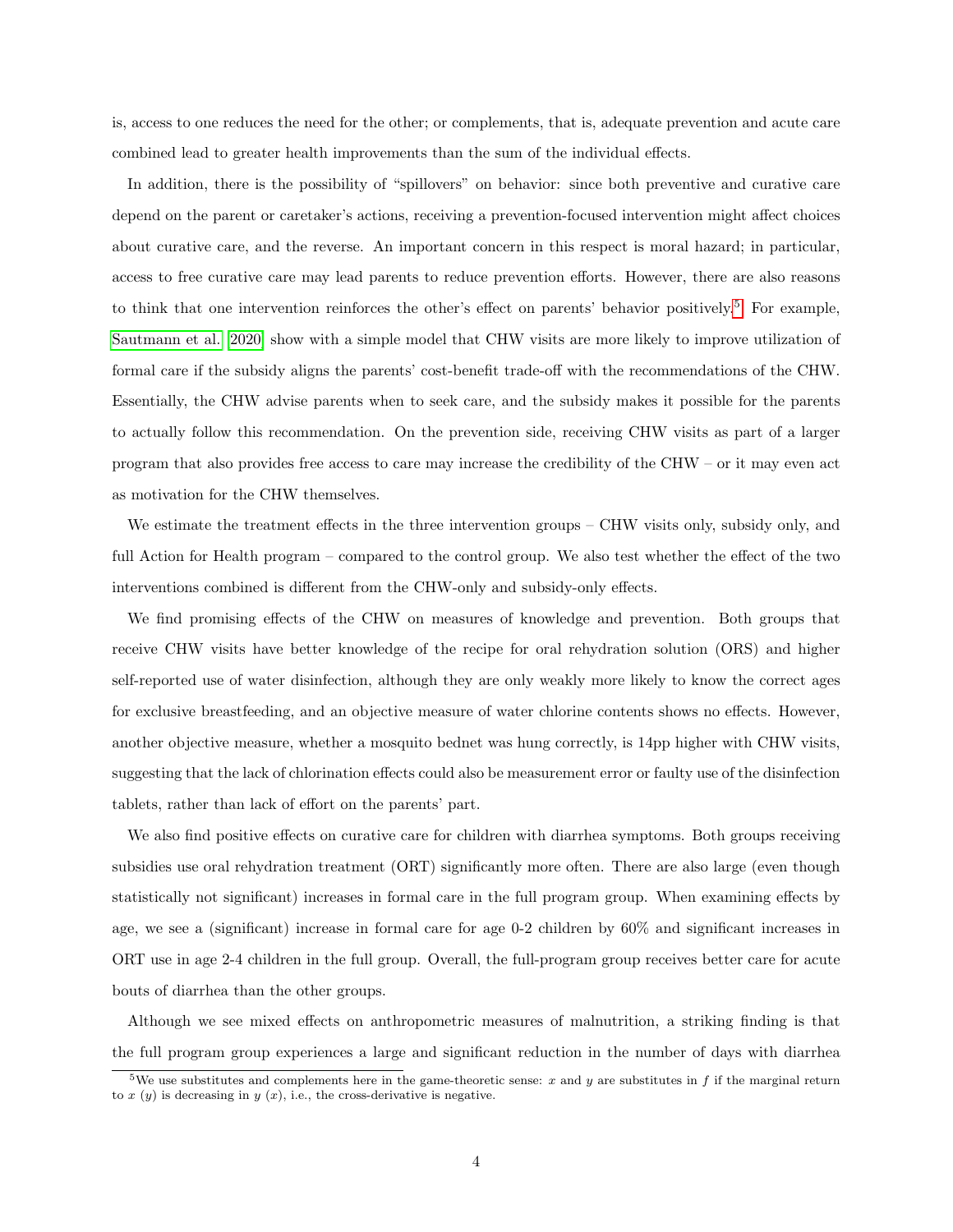symptoms (out of the past 7 days), equivalent to over 70% of the control group average. While the effects in the other two treatment groups are not significant, they are negative as well, and we cannot reject that the full-program effect equals the sum of the CHW-only and subsidy-only effects. There is also a large (although not significant) decline in the number of days the mother/caretaker is concerned about the child's health.

Our results are overall encouraging for the combination of CHW and subsidy interventions. There is no evidence for moral hazard, and if anything, preventive behavior is slightly higher in the full-program group. Children in the full program group also get diarrhea significantly less often and receive better care when they do fall sick.

The findings in this paper complement the analysis of the 2013 data in [Sautmann et al.](#page-22-7) [\[2020\]](#page-22-7). The 2013 paper does not analyze health outcomes or prevention, but instead quantifies the impact of subsidies and CHW visits on underuse and overuse of acute care, using a unique nine-week panel data set of complete illness spells, care sought, and cost. Health care demand is benchmarked against WHO-IMCI careseeking recommendations based on symptoms. Subsidies increased care seeking by 250%, with most of the increase in care classified as necessary by WHO guidelines. There were no CHW effects on average, but exploratory analysis indicated a complementarity between CHW and subsidies for the youngest children, similar to the effects on care for diarrhea in the 2014 follow-up reported here. Again, these findings are encouraging for layering CHW interventions with the expansion of UHC. In both surveys, we found the strongest effects of the CHW for the very youngest age groups, suggesting that CHW interventions for child health could potentially focus on children under 2 rather than under 5.

The next section describes healthcare and home environments in poor areas of urban Mali as well as the Action for Health program. Section [3](#page-6-0) describes the experimental design and lays out a framework for thinking about the effects of CHW and subsidies individually and in combination. Section [4](#page-10-0) describes the empirical results and section [5](#page-18-0) provides a discussion and concludes.

# 2 Health Care in Mali and the Action for Health Program

Public health care in Mali is built around a network of community health clinics or *centres de santé commu*nautaires (CSComs). A typical clinic in Bamako is staffed with on average about 1.5 physicians, 4 medical trainees, 5 nurses and midwives, a lab technician, as well as technical and administrative staff [\(Lopez et al.](#page-21-12) [\[2022\]](#page-21-12)). Most clinics have an attached pharmacy. At the time of the study, CSComs operated under the community-funding model of public health care advocated by the Bamako Initiative from 1987 and endorsed by governments across West Africa, meaning that the revenues from sales of medications and other user fees fund the operation of the clinic. The public health care system is flanked by a private formal sector with higher prices, and informal sources such as market stalls that only rarely sell prescription medications.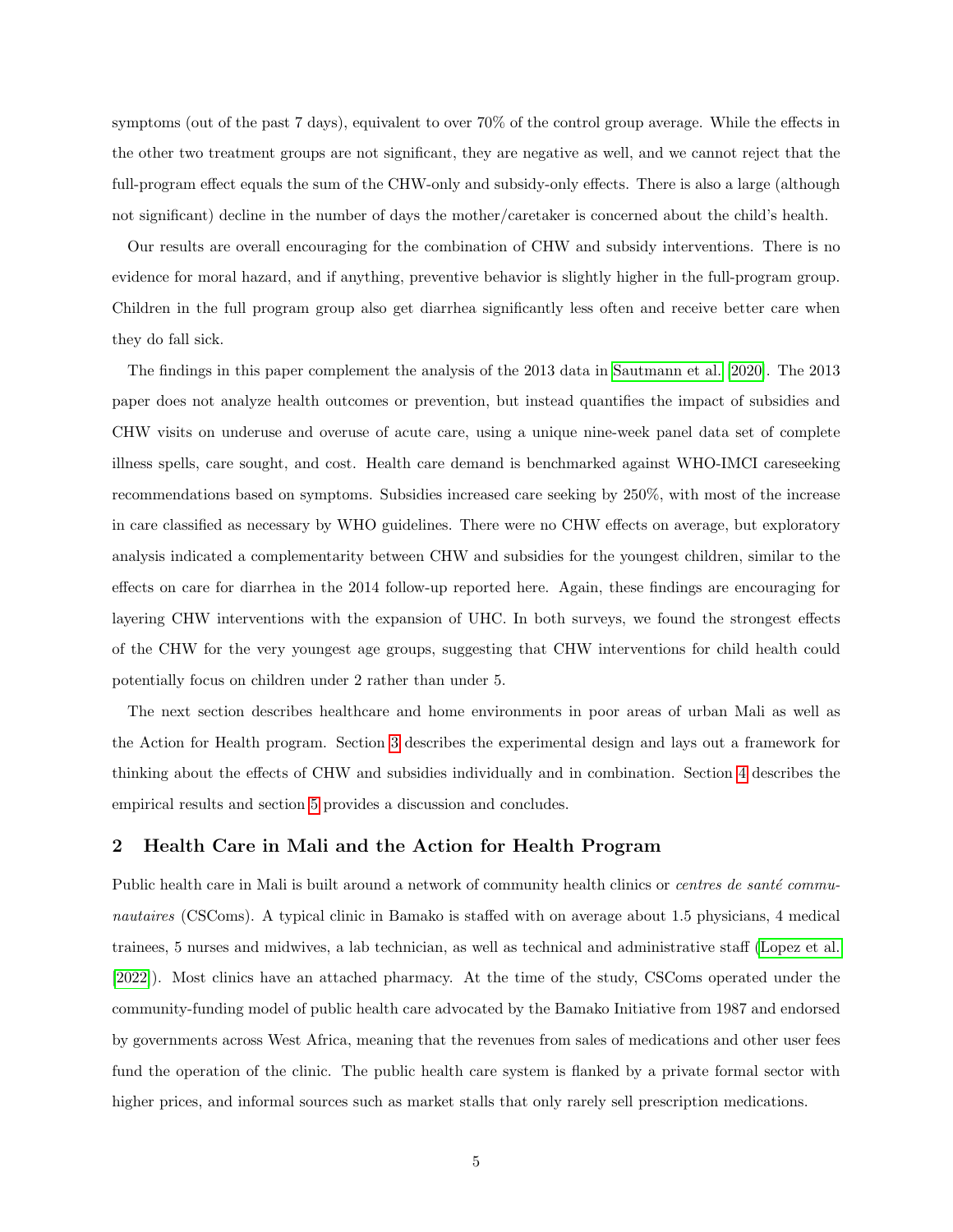The study was conducted in a peri-urban area of the capital Bamako in the catchment area of two local clinics partnering with the NGO Mali Health. The compounds in our sample typically lie along unpaved roads without access to sanitation (compounds are multi-family dwellings sharing a courtyard and common facilities). In the months during and after the wet season, August-November, the incidence of diarrhea and malaria is highest. Mali has high rates of maternal and child mortality, especially in rural areas, and while poor urban populations have better health facility access and lower rates of mortality, families still often lack basic health care. Mali's rapidly growing urban areas resemble those elsewhere in West and Sub-Saharan Africa, although literacy rates in Mali tend to be lower. In addition, fertility and child mortality rates are higher, which makes child health interventions particularly important [\(Sautmann et al.](#page-22-7) [\[2020\]](#page-22-7)).

Mali Health started their Action for Health (AfH) program in 2010. Action for Health combines subsidized health care and community healthworker visits (CHW). Children are enrolled at birth (or at roll-out) and receive the program until age 5. The subsidy is administered via a personalized card that entitles the child to unlimited free consultations at a partner clinic, and free treatment and medication for any illness due to diarrhea/malnutrition, malaria, vaccine-preventable diseases, and respiratory infection (together causing the vast majority of child deaths outside of neonatal conditions, e.g. [WHO](#page-22-9) [\[2020\]](#page-22-9)). Families have to cover the remaining expenses, for example for services that are not part of the standard treatment course for a given diagnosis, and any visits to non-participating providers. The subsidy reduced the average cost to the family of visiting a formal provider by 71% (CFA 933 vs. CFA 2850, approximately USD 1.89 vs. USD 5.76 at 2014 exchange rates) and 70-77% of households who received the subsidy reported their visit as "free" compared with 12-14% for households not receiving the subsidy [\(Sautmann et al.](#page-22-7) [\[2020\]](#page-22-7)). The value of care received, using prescription records and medications taken, was similar in both groups.

The activities of the CHW build on the 13 Essential Family Practices as defined by the Malian government. They track simple health indicators including various symptoms and danger signs, height and weight, and mid-upper arm circumference (MUAC), and advise families when to visit a doctor. They teach families how to prepare and use oral rehydration solution (ORS) in mild cases of diarrhea. They also monitor and teach preventive behaviors, such as vaccinations and bed net use, good breastfeeding practices to protect young children from ingesting contaminated water, and hand washing. They deliver water disinfection tablets to households with unsafe water access and teach water purification. CHWs are recruited locally and their training builds on the C-IMCI [\(Rosales and Weinhauer](#page-22-10) [\[2003\]](#page-22-10)), a set of guidelines for community healthworkers that incorporates the WHO's and UNICEF's "Integrated Management of Childhood Illness" recommendations [\(WHO](#page-22-11) [\[2005\]](#page-22-11)).

All subsidized clinical care was provided by medical professionals and staff trained in country. The clinics in this study were financially supported by Mali Health. For cost control purposes, Mali Health conducted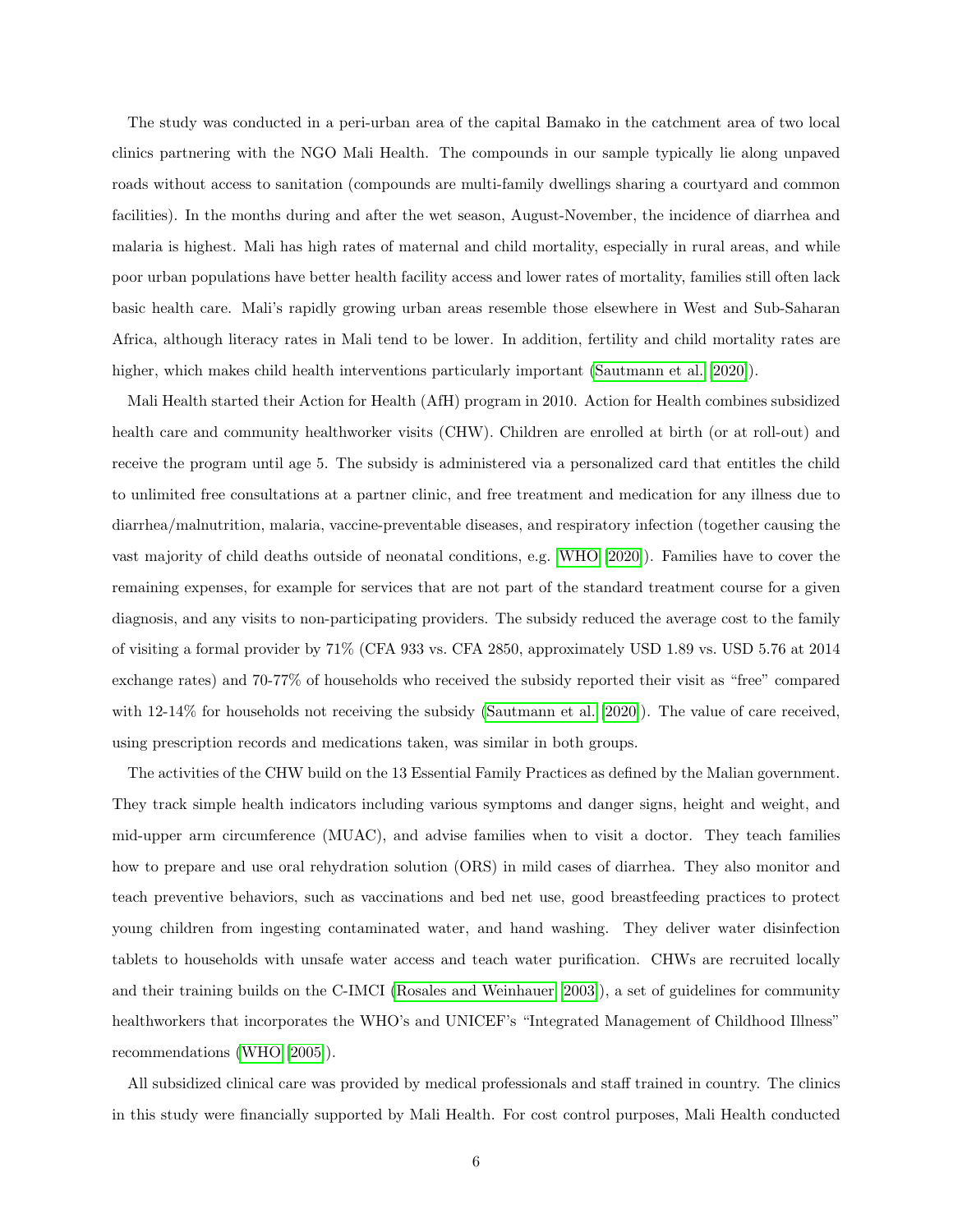spot checks on diagnosis and prescriptions using bills submitted to Mali Health and the clinic's treatment records and accounting. As a result, per-visit value of care was unaffected by the interventions (see above). These quality control measures mean there may be differences in the level of care received relative to an unmonitored CSCom. However, the qualifications of care providers and the facilities and materials they can access are typical for peri-urban Mali.

# <span id="page-6-0"></span>3 Experiment and Data Collection

The experiment took advantage of a planned roll-out wave for the Action for Health program in early 2013. Mali Health conducted a household census in 2012 and selected twice as many households as could have been enrolled in the absence of the experiment, using a proxy-means test for the poorest third of families.

All compounds with one or more eligible households were randomly assigned to either a subsidy-only, CHW-only, full-program, or control group.[6](#page-6-1) The unit of randomization is the compound, since we expect spillover effects for CHW visits among households who share their living space. The randomization was stratified by average household assets in the compound, number of eligible children at baseline, and compound location. The CHW in the CHW-only and the full-program group were trained and managed in separate teams to reduce spillovers.

The baseline data was collected in Fall 2012, and the first follow-up took place in 2013. The 2013 data contains detailed health calendars covering 9 weeks, including all healthcare visits, treatments received, and symptoms observed. This data was used in [Sautmann et al.](#page-22-7) [\[2020\]](#page-22-7) to study the effect of the interventions on the targeting of primary care for children (utilization conditional on a classification of the child's symptoms as either "care required" or "care not (yet) required" according to IMCI symptom charts).

Our analysis here uses the baseline data along with data collected in the second follow-up survey in 2014. This data contains an abridged health calendar that focuses on diarrhea symptoms along with care received over the 7 days preceding the survey visit. In addition, we collected anthropometrics, preventive knowledge and behavior, self-reported receipt of treatment, and other indicators, with a focus on information relevant to malnutrition and diarrhea. Enumerators were unaware of the experiment or treatment arms.

The original treatment groups had been kept intact for a second year, and children in enrolled families in one of the treatment arms continued to receive the subsidy, CHW visits, or both, regardless of age. Moreover, any children born into these families were also enrolled into the same treatment. However, it is worth noting that Mali Health was aware of the findings from the 2013 data collection that the CHW program had relatively low impacts on acute care seeking [\(Sautmann et al.](#page-22-7) [\[2020\]](#page-22-7)). While the interventions were ongoing, Mali Health continued to provide additional training to CHWs. This might affect comparability of the CHW

<span id="page-6-1"></span> $6$ The per-household cost of the CHW and subsidy components is approximately the same, so Mali Health was able to provide just one arm of the program to twice as many households.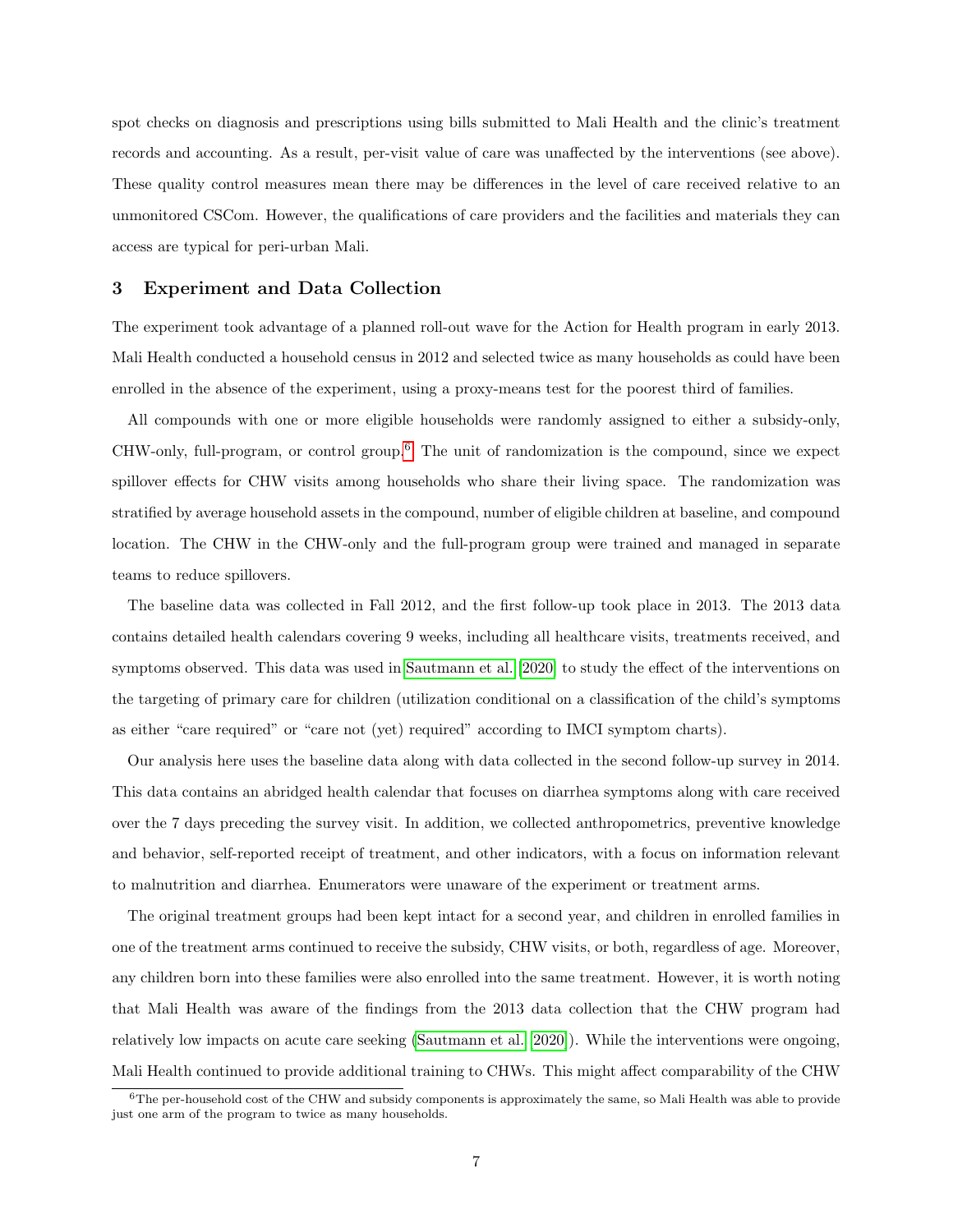effects in 2013 and 2014. Note also that between the two follow-up surveys Mali Health had received a gift that allowed them to supply all beneficiary households in need with treated mosquito nets (both in the three treatment groups and in other Action for Health households not part of the sample). For ethical reasons, it was decided not to withhold this benefit from any households in the treatment groups that did not currently own treated nets. This may affect the incidence of health concerns in the three treatment groups.

## 3.1 Balance and Attrition

The primary unit of analysis is the child or the caretaker (typically the mother). We describe the evolution of the sample here in terms of the number of children in the different waves. At baseline, we enrolled 1732 children in the data collection. In both follow-up survey rounds, some children could not be found. In both years, 5 children died; additionally, families had moved or were traveling and in one case a family refused to further take part in the study. Newborn children in the treatment households were enrolled in Action for Health either by the CHW or by a program officer who visited study households at least every three months. This follows the standard protocol for Action for Health, and since the caretakers' treatment choices and resulting health improvements are our outcome of interest, we consider these children part of the sample. It is possible that the treatment allocation affected fertility, but we consider the risk to representativeness greater if we were to exclude these children.

Figure [3](#page-23-0) in Appendix [A](#page-23-1) includes a CONSORT diagram detailing both attrition and addition of new children throughout the study. After the first follow-up in 2013, which included 1768 children, 217 children left the survey for various reasons, 12% of the sample. An ANOVA test fails to reject the hypothesis that attrition is equal across treatment groups. At the same time, 98 children were added to the sample. Again, ANOVA fails to reject the hypothesis that additions were equal across treatments. Table [1](#page-8-0) tests for balance for a set of covariates at the child, household, and compound level. Each column is a regression on three treatment arm dummies with stratum fixed effects and clustered standard errors, using the same specification as in the regressions below. Only one coefficient in the table is significantly different from zero. We control for these covariates in the main regressions.

#### 3.2 Framework and Hypotheses

Figure [1](#page-9-0) shows in schematic form what effects we might expect from the two treatment components, subsidies and CHW visits. Subsidies that reduce the cost of care at the CSCom are likely to primarily increase care seeking with a formal provider in the case of acute illness. Positive effects arise from better access to curative care, provided that the child indeed receives this care when it is needed.[7](#page-7-0) The CHW visits are more

<span id="page-7-0"></span><sup>7</sup>We are able to analyze in detail how the subsidy changes the utilization of (formal) curative care conditional on the child's health status, and in particular how it affects the risk of health care overuse (vertical arrow on left in Figure [1\)](#page-9-0). This risk arises more frequently in curative care than in preventive care, because formal care only benefits a child with an illness that actually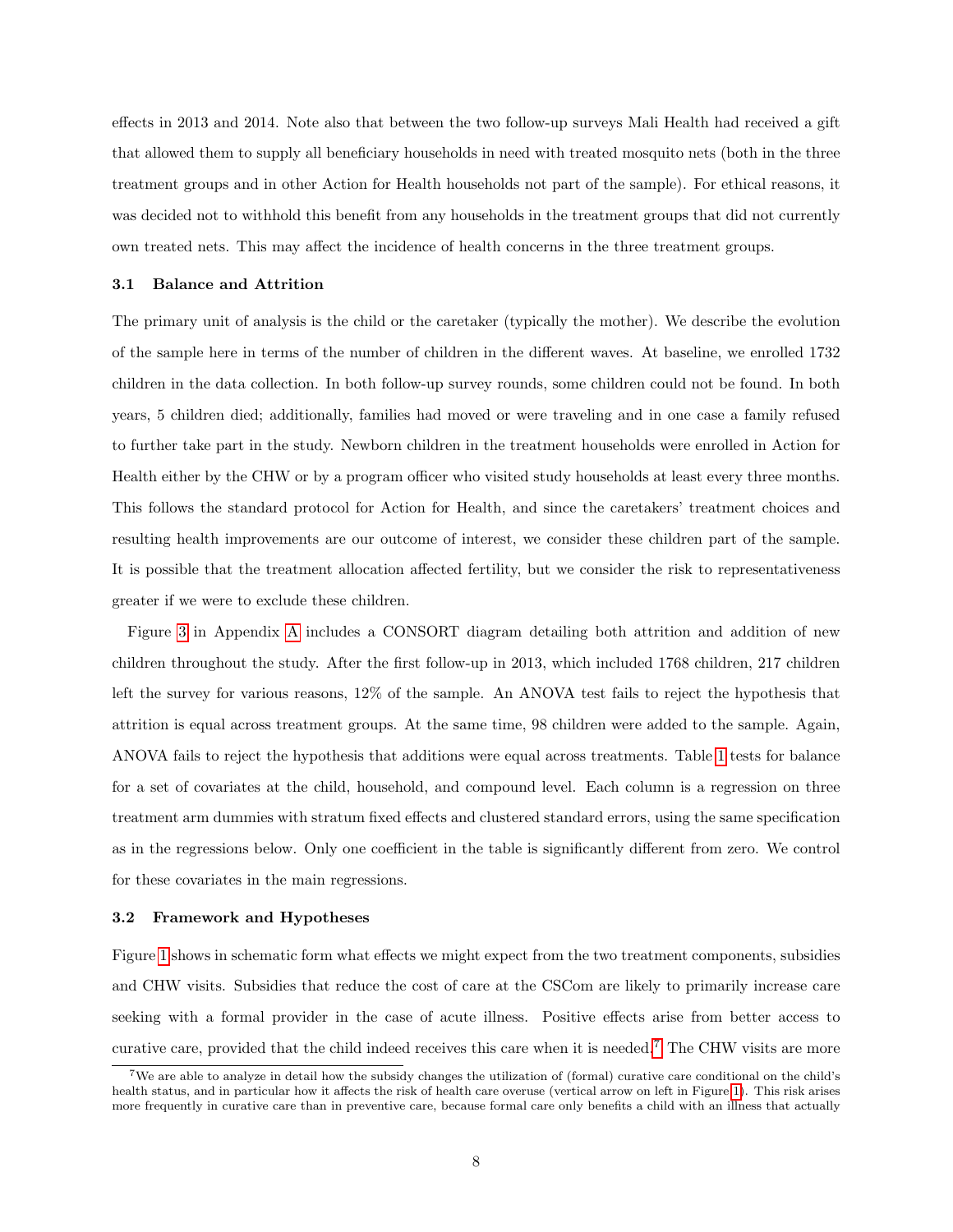|              | Child<br>Household Head |                   |                   |                   | Household |                                                |          |          | Compound |                     |           |
|--------------|-------------------------|-------------------|-------------------|-------------------|-----------|------------------------------------------------|----------|----------|----------|---------------------|-----------|
|              | Is                      | Age               |                   | Head is Majority  | Head      | Head has                                       | Head is  | No. of   | Own      | Log                 | Distance  |
|              | male                    | (years)           | literate          |                   |           | ethnicity is male salaried job over 50 members |          |          | home     | assets              | to clinic |
|              | (1)                     | $\left( 2\right)$ | $\left( 3\right)$ | $\left( 4\right)$ | (5)       | (6)                                            | (7)      | $^{(8)}$ | (9)      | (10)                | (11)      |
| CHW visits   | $-0.015$                |                   | $0.075 -0.024$    | $-0.065$          | $-0.041$  | 0.010                                          | 0.001    | $-0.133$ |          | $0.024 - 0.227$     | $-0.015$  |
|              | (0.037)                 | (0.106)           | (0.048)           | (0.053)           | (0.032)   | (0.032)                                        | (0.046)  | (0.306)  |          | $(0.046)$ $(0.268)$ | (0.060)   |
| Subsidy      | 0.022                   | 0.031             | 0.031             | $-0.049$          | $-0.014$  | $-0.001$                                       | $-0.019$ | 0.152    | 0.024    | 0.233               | $-0.034$  |
|              | (0.034)                 | (0.101)           | (0.047)           | (0.052)           | (0.031)   | (0.032)                                        | (0.046)  | (0.299)  | (0.046)  | (0.229)             | (0.061)   |
| Full program |                         | $0.014 - 0.001$   | $0.107**$         | $-0.080$          | $-0.003$  | $-0.022$                                       | 0.052    | 0.359    | 0.045    | 0.265               | $-0.055$  |
|              | (0.035)                 | (0.102)           | (0.047)           | (0.052)           | (0.032)   | (0.031)                                        | (0.047)  | (0.285)  | (0.046)  | (0.224)             | (0.060)   |
| Mean         | 0.515                   | 4.148             | 0.464             | 0.648             | 0.852     | 0.117                                          | 0.424    | 6.050    | 0.421    | 6.205               | 6.024     |
| N            | 1649                    | 1649              | 900               | 900               | 900       | 900                                            | 900      | 900      | 900      | 900                 | 583       |

<span id="page-8-0"></span>Table 1: Balance: Covariates by treatment group.

Notes: Each column is a regression of the variable in the top row onto the three treatment group dummies. All regressions include stratum fixed effects and cluster the standard errors at the compound level. There are between 1 and 6 households and up to 12 children in a compound. The number of observations reflects the total number of children  $((1)-(2))$ , households  $((3)-(10))$  and compounds  $(11)$ , not including missing observations. Significance levels:  $* 0.1$ ,  $** 0.05$ ,  $*** 0.01$ .

likely to improve preventive care, through teaching caretakers appropriate health behaviors, such as correct breastfeeding, hand washing, and bed net use, and through providing supplies such as water disinfection. These direct effects are represented by the vertical arrows in Figure [1.](#page-9-0) Acute care and preventive care combine to generate better health outcomes by reducing the incidence and severity of illness.

Our experimental design allows us to analyze the effects of each program component separately as well as in combination. The full program may have different impacts on health outcomes than the sum of each component alone. The first pathway for such an interaction is through the health production function (bottom of Figure [1\)](#page-9-0). In principle, acute and preventive care may be substitutes in the health production function: acute care may affect overall health less when prevention is strong, or conversely, prevention may be less needed when the child always receives prompt acute care in the case of illness. Alternatively, both inputs affect health in different ways and work together: prevention reduces the incidence of illness and acute care reduces the severity of any remaining illness spells. This means that their health effects are additive and may even be complements, i.e., each type of care becomes more effective in the presence of the other.<sup>[8](#page-8-1)</sup>

In addition, there may be interaction effects of the two interventions on the levels of each type care the child receives. These are represented by the diagonal arrows in Figure [1.](#page-9-0) For prevention, for example,

requires care and responds to treatment, whereas non-indicated treatment may have no, or even negative, effects on health outcomes, not to mention that it wastes resources. The 2013 data collection and analysis in [Sautmann et al.](#page-22-7) [\[2020\]](#page-22-7) pursue these questions in detail.

<span id="page-8-1"></span> $8$ We use complements and substitutes to mean that one input increases or decreases the marginal productivity of the other, see footnote [5.](#page-3-0)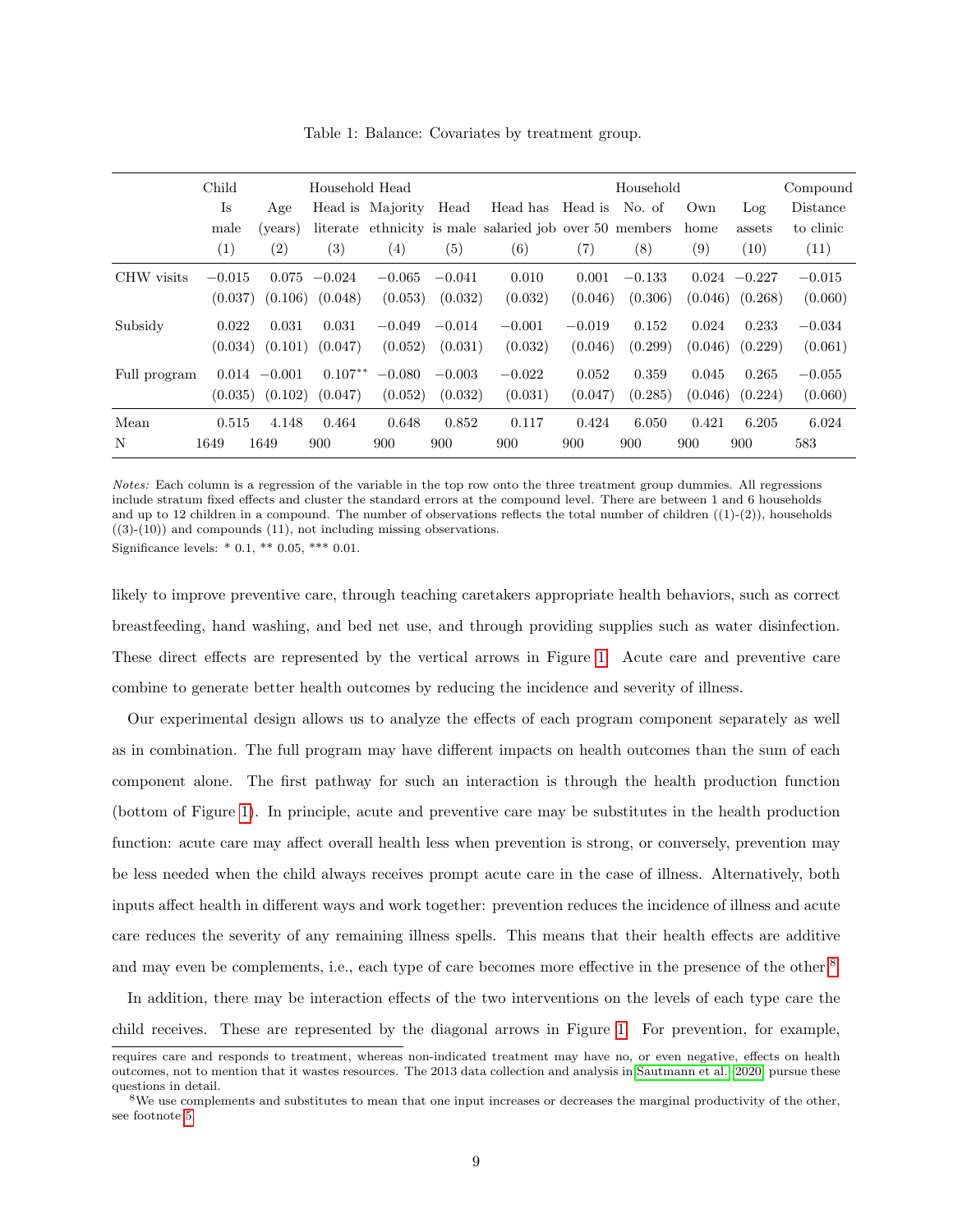

<span id="page-9-0"></span>Figure 1: Schematic pathways for treatment effects. The vertical arrows denote the direct effects of the subsidy treatment on acute care, and the CHW on preventive care, both provided by the child's caretaker. The diagonal solid and dotted arrows show potential interaction effects in the full program arm through the behavior of caretakers and CHW, respectively. Acute and preventive care combine in an (unobserved) health production function to determine overall health outcomes.

the CHW provide advice and instruction on sanitation and deliver water disinfectant, but it is up to the parents to actually implement the measures promoted by the CHW, including using the disinfection tablets regularly. Caregivers may or may not increase their preventive behavior, and moreover, there response may differ depending on whether they also receive the subsidy treatment. An immediate concern could be that parents take less care to use prevention knowing their child can see a doctor for free: a form of moral hazard where the beneficiaries reduce effort in response to program benefits. On the other hand, parents may be more willing to follow the advice of a (lay) CHW if they also receive the subsidy, for example because the link with the CSCom strengthens the CHW's credibility.

On the acute care side, there is a similar possibility of an interaction effect with the CHW through the behavior of parents. First, in mild cases of diarrhea, the caretaker should monitor hydration and may provide ORT as necessary. Rehydration solution can be prepared at home using salt, sugar, and water, and the recipe is taught by the CHW. Positive effects on curative care may therefore arise because the CHW can nudge the parents to be proactive and provide knowledge to deal with mild cases of illness.

One of the main activities of the CHW in the realm of acute care, however, is that they directly monitor the child's health during the biweekly visits and in the process teach parents to spot symptoms. The IMCI algorithms are designed to discern signs of serious illness and ensure that a child in need of evaluation sees a formal care provider. We may think of this as the CHW providing information about the child's health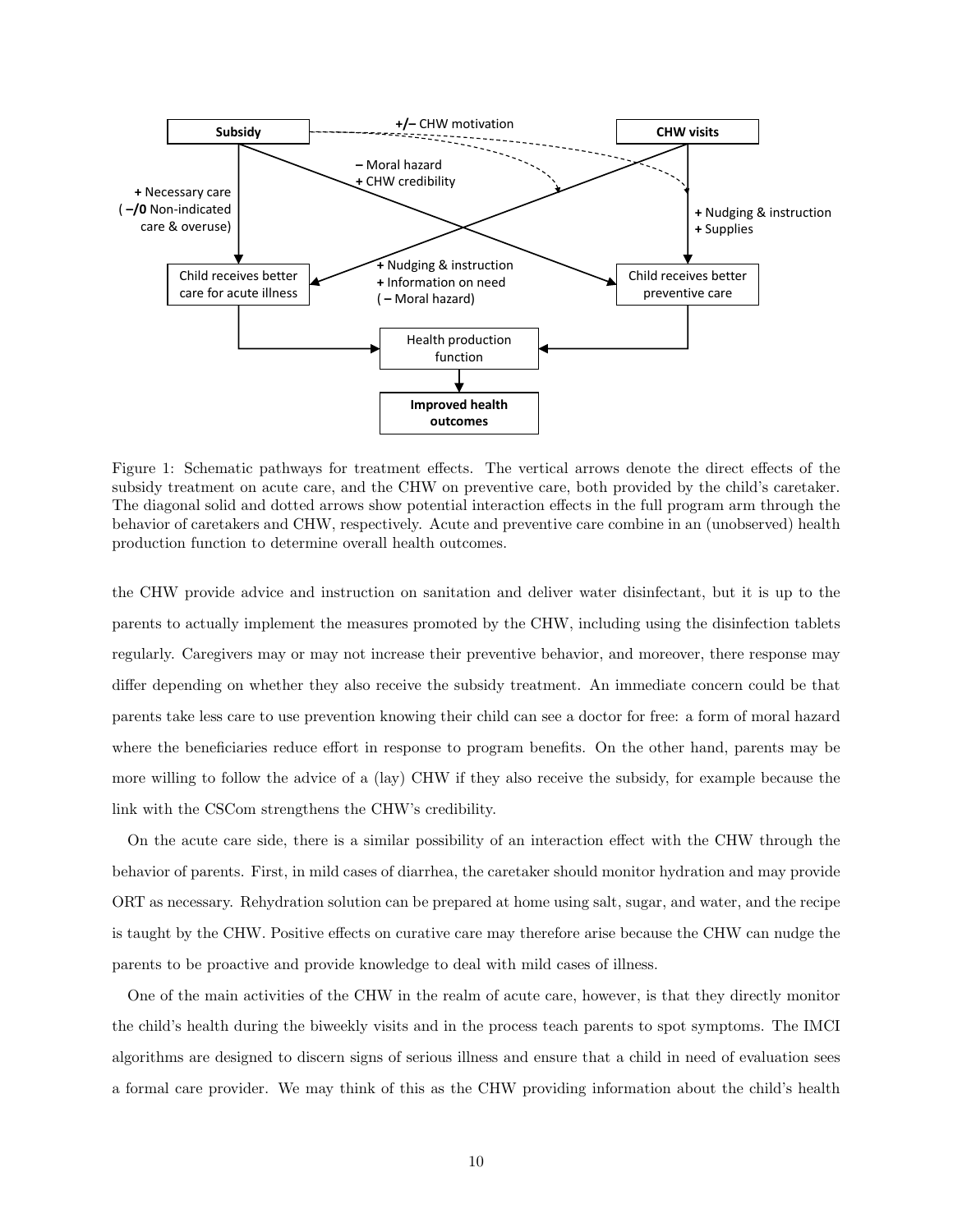status that is aimed at improving the targeting of formal care. For a child with diarrhea, a visit to a formal healthcare provider is recommended in more serious cases, such as symptoms for five days or more, dehydration, or blood in the stool.

As argued in [Sautmann et al.](#page-22-7) [\[2020\]](#page-22-7), the effect of information provision can be ambiguous, because the child's caretakers will in general use new information to align care seeking with their own preferences, rather than those of the policymaker (here represented by the CHW care seeking recommendations). Information on its own can improve targeting – e.g., by alerting parents who are not aware how ill their child is – but it may also have no or even a negative effect: simply put, the parent might learn to interpret symptoms but use their knowledge to postpone a doctor visit as long as possible. This friction may arise in particular due to high (private) costs of formal care to the parents, vs. the (social) benefits to the child or to others. This provides a strong case for CHW and subsidies acting as complements: the subsidy helps align the preferences of parents and policymaker by reducing private cost, while the CHW provide the necessary information to act on these preferences.[9](#page-10-1)

Lastly, while we focused here on the behavior of parents as a potential factor that introduces interaction effects, note that another channel is the behavior of the CHW themselves (dotted arrows in Figure [1\)](#page-9-0). Specifically, it is possible that the CHW exert different levels of effort in the CHW-only vs. the full-program group. The direction of the effect could go either way. The CHW may feel more motivated when families are able to act upon advice to seek care due to the subsidy, in particular when it comes to tracking the child's symptoms week to week. Conversely, the CHW may perceive their work as more important when the family does not have access to the subsidy, and this may in particular affect their preventive work.

## <span id="page-10-0"></span>4 Results

All our regressions estimate intent-to-treat effects and include three treatment group dummies – CHW visits, subsidy, and full program – along with the covariates from table [1](#page-8-0) (dummying out missing variables) and stratum fixed effects. Each column is a regression with the variable in the top row as the outcome. In different specifications we also report p-values for various tests: (i) "CHW = full" and "subsidy = full" test whether the full program has the same effect as one of the program arms separately, and (ii) "CHW+subsidy = full" tests if the arms are complements or substitutes, that is, whether the full program effect is larger or smaller than the sum of effects of the individual program components.

All regressions cluster the standard errors at the compound level. The number of observations varies depending whether the unit of analysis are children, their caregivers (the respondents), households, or com-

<span id="page-10-1"></span><sup>&</sup>lt;sup>9</sup>A negative effect of the CHW visits on acute care is also possible; for example, parents may not visit a doctor even when care is free and the child appears ill, perhaps in the belief that the illness could not be serious given all the preventive measures taken. This is again a form of moral hazard. We consider this less plausible as the available evidence shows that parents are very aware when their child is not well.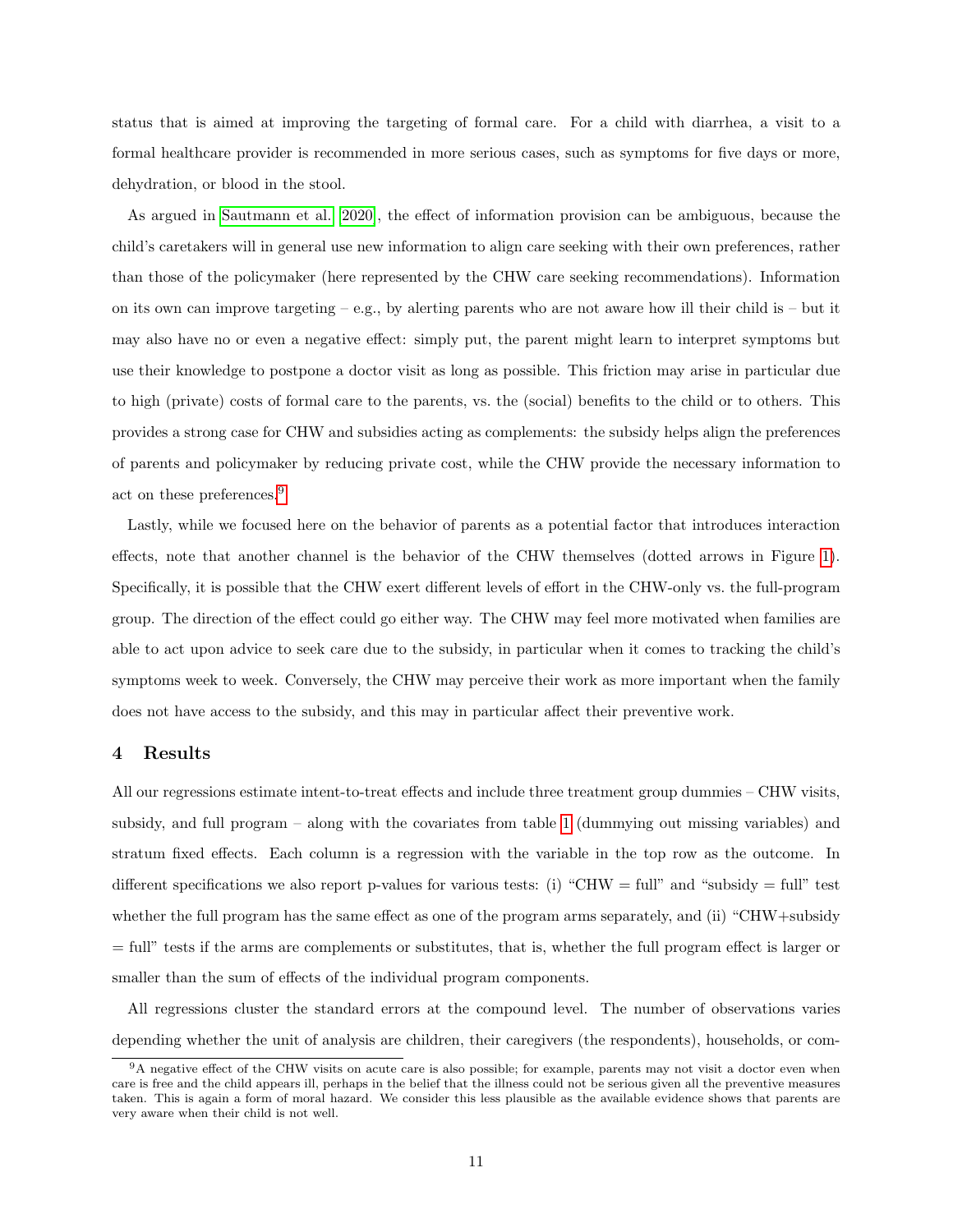|                          |                                      | Caretaker's                                   |                              | Water disinfection            |                      |                                           |                                     |  |
|--------------------------|--------------------------------------|-----------------------------------------------|------------------------------|-------------------------------|----------------------|-------------------------------------------|-------------------------------------|--|
|                          |                                      | knowledge                                     |                              | self-reported                 |                      | measured                                  | protection                          |  |
|                          | Knows<br><b>ORS</b><br>recipe<br>(1) | Knows age<br>of excl.<br>breastfeeding<br>(2) | Given<br>last<br>year<br>(3) | Used<br>last<br>7 days<br>(4) | Used<br>today<br>(5) | Water<br>chlorine<br>content (ppm)<br>(6) | Bed net<br>hung<br>correctly<br>(7) |  |
| CHW visits               | $0.330^{***}\,$                      | $0.096*$                                      | $0.230***$                   | $0.125***$                    | $0.095***$           | 0.056                                     | $0.146***$                          |  |
|                          | (0.044)                              | (0.053)                                       | (0.030)                      | (0.038)                       | (0.030)              | (0.040)                                   | (0.046)                             |  |
| Subsidy                  | $0.067*$                             | $-0.057$                                      | 0.023                        | $-0.013$                      | 0.006                | 0.020                                     | $0.082*$                            |  |
|                          | (0.037)                              | (0.054)                                       | (0.022)                      | (0.035)                       | (0.027)              | (0.043)                                   | (0.045)                             |  |
| Full program             | $0.498***$                           | 0.046                                         | $0.357***$                   | $0.169***$                    | $0.083***$           | 0.027                                     | $0.141***$                          |  |
|                          | (0.040)                              | (0.052)                                       | (0.037)                      | (0.038)                       | (0.028)              | (0.048)                                   | (0.044)                             |  |
| Control group mean       | 0.167                                | 0.554                                         | 0.008                        | 0.120                         | 0.058                | 0.170                                     | 0.662                               |  |
| N                        | 1016                                 | 1016                                          | 1015                         | 1015                          | 1015                 | 1016                                      | 1649                                |  |
| $p$ -value: $CHW = full$ | 0.00                                 | 0.33                                          | 0.00                         | 0.26                          | 0.69                 | 0.51                                      | 0.91                                |  |
| p-value: $C+S = full$    | 0.10                                 | 0.93                                          | 0.03                         | 0.27                          | 0.65                 | 0.43                                      | 0.17                                |  |

<span id="page-11-1"></span>Table 2: Prevention: caretaker's knowledge and behavior.

Notes: All regressions include stratum fixed effects, control for covariates, and cluster standard errors at the compound level. "Knows ORT recipe": mother can explain how to make oral rehydration treatment for diarrhea. "Knows age of exclusive breastfeeding": mother answers "6 months" when asked how long a baby should be exclusively breastfed. "Given last year": reports receiving water disinfectant tabs in the last year. "Used last 7 days": self-reported use of water disinfectant. "Water chlorine content" measured chlorine in parts per million. "Any chlorine detected": dummy for nonzero chlorine content. "Bed net hung correctly": the enumerator asked to see the bed net under which the child sleeps (if any) and noted whether it was hung correctly or could be hung easily, vs. stored or not available. Significance levels:  $* 0.1$ ,  $** 0.05$ ,  $*** 0.01$ .

pounds. For age-standardized danger signs of malnutrition, we report results only for children under 5. We first report the main results on prevention, acute care, and illness incidence and anthropometric outcomes, and then discuss the findings further in section [5.](#page-18-0)

The analysis focuses on health care and health outcomes related to diarrhea and malnutrition.[10](#page-11-0) Diarrhea is most frequent - and particularly dangerous - among the youngest children, and [Sautmann et al.](#page-22-7) [\[2020\]](#page-22-7) showed that there may be heterogeneity in the utilization of curative care by age. We therefore also analyze age-specific effects of subsidies and CHW for acute care and illness incidence.

## 4.1 Prevention Behaviors and the Effects of CHW

Table [2](#page-11-1) shows effects on indicators that measure knowledge and prevention behavior of the caregiver and should be primarily affected by the activities of the CHW. In areas with poor sanitation, exclusive breastfeeding helps prevent gastrointestinal (GI) disease before month 6. Afterwards, safe water is an important factor in prevention. If diarrhea does occur, a simple and effective home remedy is oral rehydration treat-

<span id="page-11-0"></span><sup>10</sup>The program's effect on malaria care and incidence would have been of interest as well, but the distribution of insecticidetreated malaria nets to all households in the three treatment groups invalidates comparisons between them.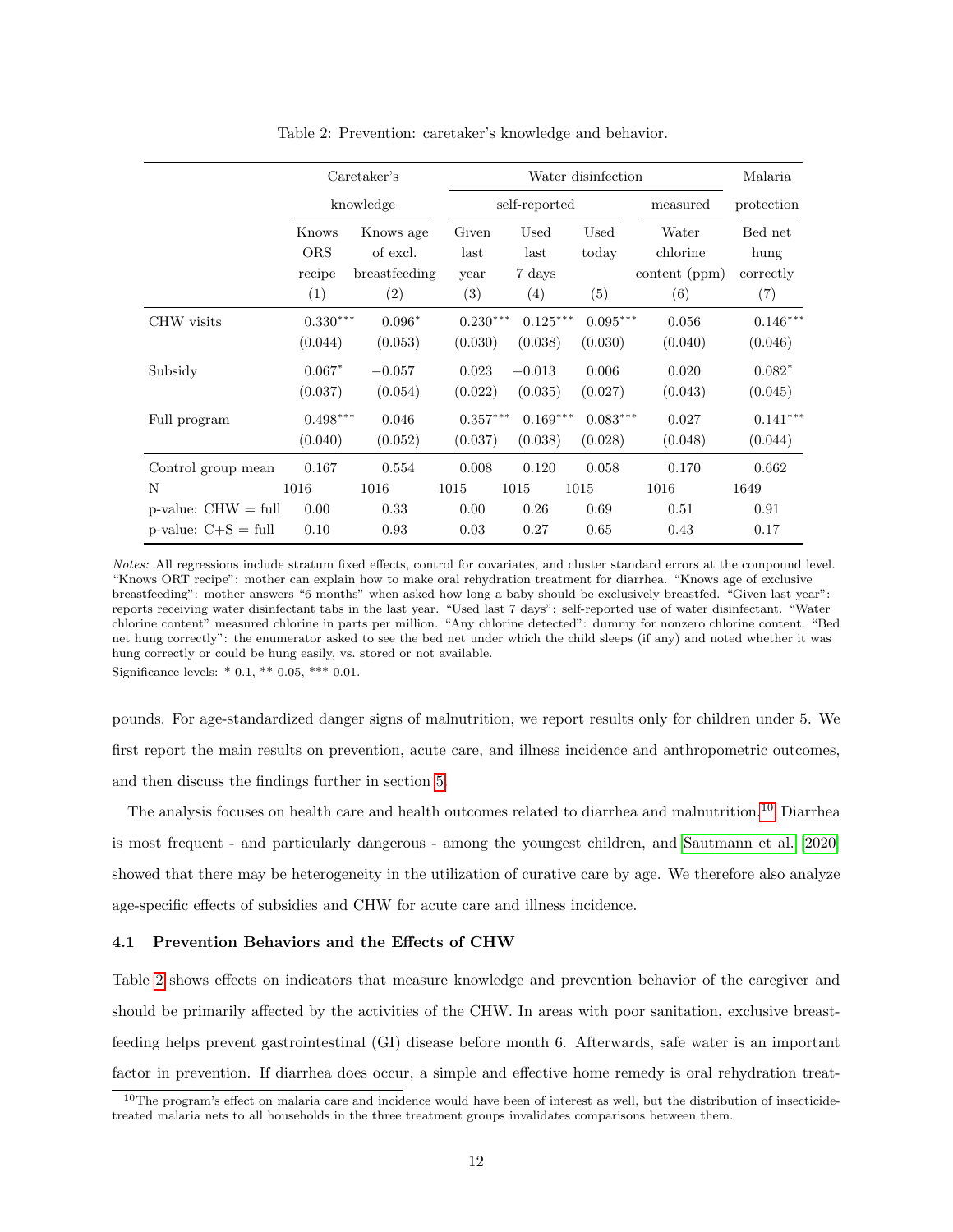ment. Columns (1) and (2) in Table [2](#page-11-1) show indicators for whether the respondent could report the recipe for homemade oral rehydration solution (ORS) and whether they knew the age until which children are ideally exclusively breastfed (6 months). Column (3) is an indicator whether the caretaker (mother) reports that she received water tablets as part of a health NGO program last year. Columns (4)-(5) show self-reported use of water disinfectant, and (6) shows water chlorine content measured with detection strips. Column (7) shows an indicator for whether the mother could show the enumerator a correctly hung mosquito bed net under which the child sleeps.

The CHW have significant positive impacts on health knowledge (columns (1)-(2)) and self-reported water disinfectant use (columns (4)-(5)) in both the CHW only and the full program groups. In order to overcome experimenter demand effects in self-reported use, we also measured water chlorine content using test strips. There is no evidence for any objective impact of the free chlorine tablet distribution on chlorine in the water (column (6)). Households either over-report disinfectant use or use the tablets incorrectly. It is worth noting that nearly 50% of the control group show some chlorine detected in the drinking water, indicating that many households do have access to chlorinated water sources or undertake disinfection on their own accord.

By contrast, we find strong effects of both the CHW only and the full program intervention on the correct use of the mosquito net (column (7)). We report this measure here because it is another objective check of an important day-to-day health behavior (over and above the free distribution of the bed nets that benefited all three treatment groups, likely the cause of the weakly significant positive effect in the subsidy group). Note that even in the control group, 66% of children had a correctly hung net. In the subsidy-only group, which received free bed nets but no instruction, the rate is  $8\%$  higher (10% significance level). However, the CHW raise the share of children who sleep with mosquito protection by over  $14\%$ .<sup>[11](#page-12-0)</sup>

For most measures of knowledge and prevention, there is no strong evidence of a subsidy effect, as we would expect. In most measures we also do not see a strong interaction effect between the subsidy and CHW. There is no evidence of moral hazard, but there is also no strong positive interaction. One exception is column (1): mothers are significantly more likely to know the recipe for ORS in the full program group than in the CHW group. We also see a marginally statistically significant (10% level), although quantitatively large, positive effect of 6.7% in the subsidy-only group. The test that the effect of CHW and subsidy combined equals the full program effect is still marginally rejected at the 10% level, due to the strong full-program effect of a nearly 50% increase. We will discuss ORT more below, because it may also be prescribed or recommended by a provider and therefore constitutes a special case.

The second exception is column (3), which is a self-reported measure whether the household has ever

<span id="page-12-0"></span> $11$ In Appendix [B,](#page-24-0) Table [5](#page-25-0) we show self-reported receipt of a free mosquito net in the last year. The effect sizes in all three treatment groups are almost exactly identical, reflecting the distribution to all of Mali Health's beneficiary households that did not yet own a net, see section [3.](#page-6-0)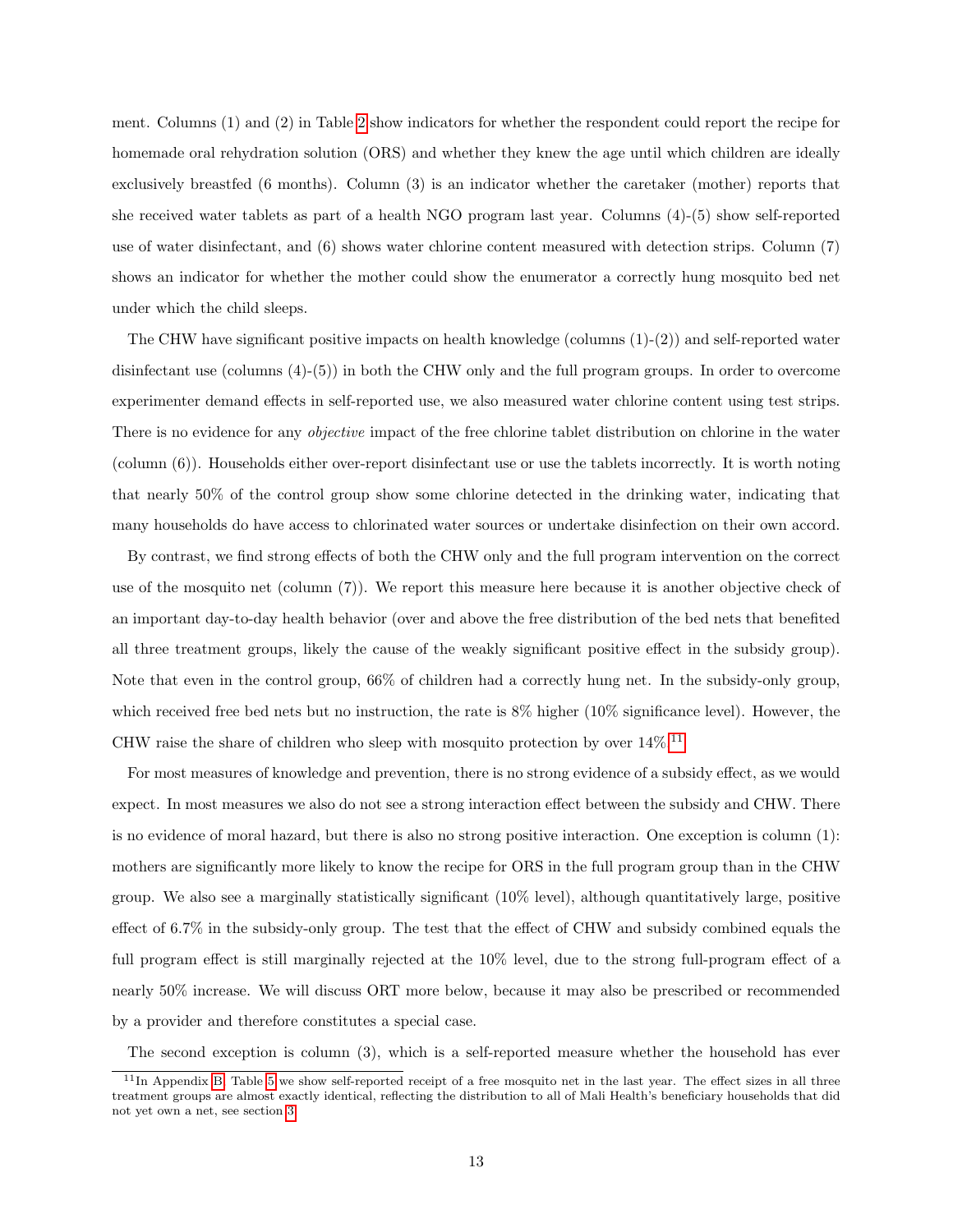received water disinfectant tablets from an NGO. Here, the effect of the full project is significantly larger than that of the CHW only or of the sum of the CHW and subsidy effects. Interestingly, this holds only for this one water disinfection indicator. Self-reported use of the tablets over the last 7 days is somewhat higher in the full program group, but the difference is not significant, and self-reported use on the same day is almost identical in magnitude. We note that the CHW distribution of water tablets is partially determined by the household's prior access to safe water: some compounds have access to communal taps or protected wells and do not receive the tablets, and this partially explains the overall low rates of receipt. It does not explain the difference between CHW and full program effects in column (3).

As discussed earlier, it is possible that the subsidy program increases the effectiveness or motivation of CHW, and this could be a potential source for the interaction effect in columns (1) and (3). We therefore analyzed other measures of self-reported intervention receipt, reported in detail in Appendix [B,](#page-24-0) Table [5.](#page-25-0) However, there is no clear evidence for a complementarity driven by higher CHW effort or credibility in the full-program group. The overall low number of reported visits suggest that many parents do not see the CHW visits as significant, do not recall them, or do not receive them, for whatever reason (this could include the respondent being absent during the day due to work). While the share of reported visits is 11-13% higher in the full program arm than in the CHW-only arm, a non-negligible share of families also report CHW visits in the subsidy-only arm, significantly more than in the control. Mirroring this pattern, many families report receiving free care in the CHW-only arms, and the share that report the subsidy in the full-program group is higher than in the subsidy-only group. Overall, the numbers suggest high error rates and an incomplete understanding of the Action for Health program. The most likely explanation seems that parents under-report the individual program components more often when they do not receive both program parts, perhaps because the full program is more valuable and salient. This may well serve to reinforce good health behaviors in the parents, but we cannot draw firm conclusions about differences in CHW behavior.

#### 4.2 Acute Illness: Care Received

Table [3](#page-14-0) combines information on health care utilization conditional on the child being ill (columns (1)-(3)) with data on the incidence of symptoms (columns  $(4)-(7)$ ), obtained from a 7-day health calendar over the week preceding the survey. For diarrhea, we first asked respondents to report all days on which the child had diarrhea in the last week. If diarrhea was reported, we asked about days with more than three loose stools, and days with blood in the stool (a danger sign that may indicate dysentery). We also asked whether the respondent was concerned about the child's health on any day. For care received, we recorded any visits to CSComs or associated reference hospitals (CSRef), any other formal provider visits (private or non-profit clinics and hospitals) and whether ORT was given.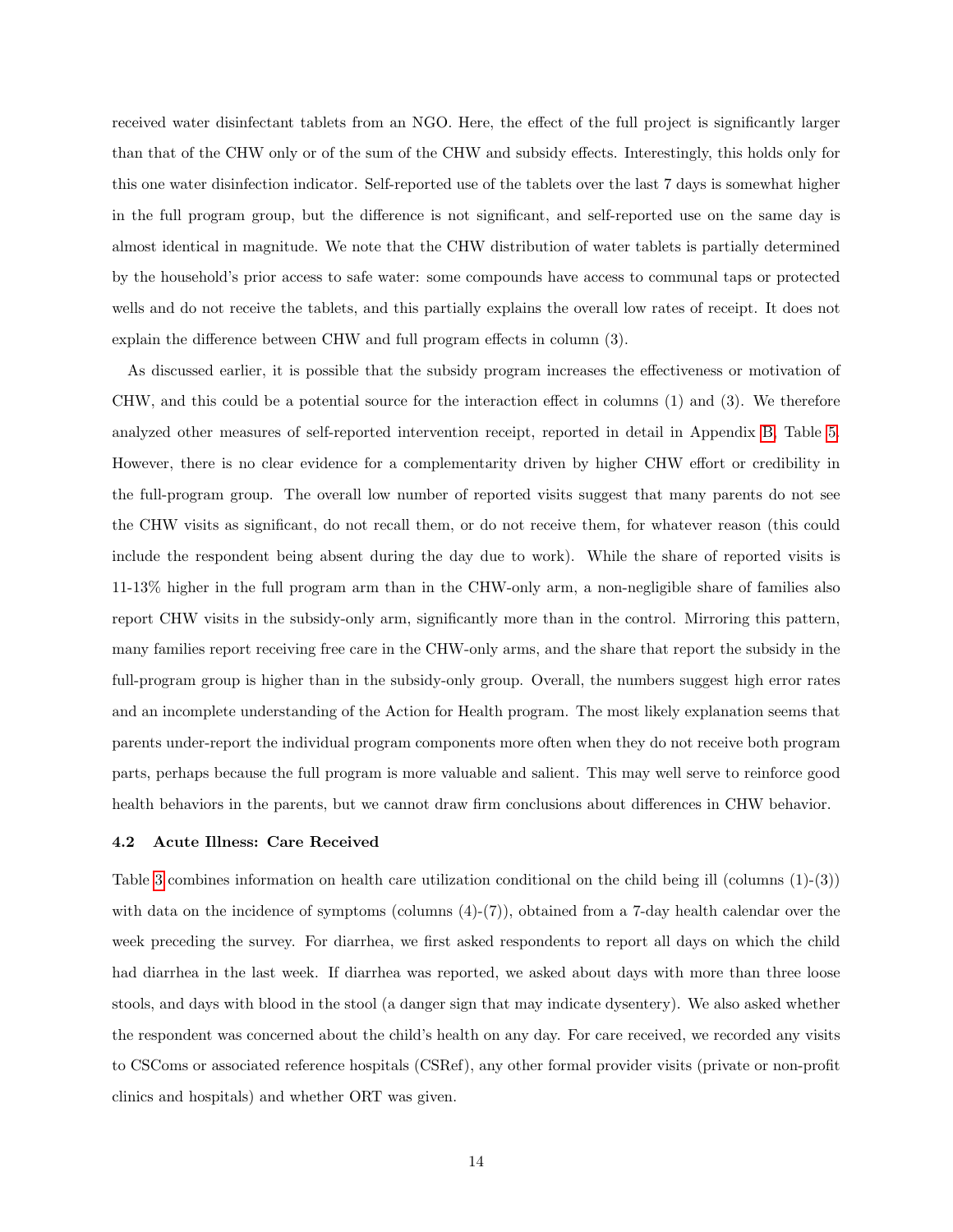|                            |                               | Acute care received       |                     | Incidence (no. of days out of $7$ ) |                                                                       |                 |               |  |
|----------------------------|-------------------------------|---------------------------|---------------------|-------------------------------------|-----------------------------------------------------------------------|-----------------|---------------|--|
|                            | CSCOM/<br><b>CSREF</b><br>(1) | Any<br>formal care<br>(2) | ORT<br>given<br>(3) | Any<br>(4)                          | Three or more<br>diarrhea loose stools/day the stool concerned<br>(5) | Blood in<br>(6) | Mother<br>(7) |  |
| CHW visits                 | 0.041                         | $-0.014$                  | 0.127               | $-0.047$                            | $-0.046$                                                              | $-0.026$        | 0.114         |  |
|                            | (0.089)                       | (0.139)                   | (0.108)             | (0.057)                             | (0.049)                                                               | (0.027)         | (0.112)       |  |
| Subsidy                    | $-0.060$                      | $-0.088$                  | $0.174***$          | $-0.061$                            | $-0.051$                                                              | $-0.027$        | $-0.037$      |  |
|                            | (0.076)                       | (0.119)                   | (0.079)             | (0.057)                             | (0.050)                                                               | (0.023)         | (0.101)       |  |
| Full program               | 0.170                         | 0.088                     | $0.266***$          | $-0.149***$                         | $-0.131***$                                                           | $-0.022$        | $-0.118$      |  |
|                            | (0.105)                       | (0.184)                   | (0.121)             | (0.051)                             | (0.043)                                                               | (0.026)         | (0.100)       |  |
| Control group mean         | 0.083                         | 0.222                     | 0.000               | 0.210                               | 0.161                                                                 | 0.045           | 0.492         |  |
| N                          | 102                           | 102                       | 102                 | 1649                                | 1649                                                                  | 1649            | 1649          |  |
| $p$ -value: $CHW = full$   | 0.28                          | 0.59                      | 0.39                | 0.02                                | 0.01                                                                  | 0.87            | 0.03          |  |
| $p$ -value: subsidy = full | 0.04                          | 0.31                      | 0.45                | 0.04                                | 0.02                                                                  | 0.79            | 0.40          |  |
| p-value: $C+S = full$      | 0.21                          | 0.38                      | 0.85                | 0.56                                | 0.57                                                                  | 0.33            | 0.18          |  |

<span id="page-14-0"></span>Table 3: Acute care for diarrhea and incidence of diarrhea (last 7 days).

Notes: All regressions include stratum fixed effects, control for covariates, and cluster standard errors at the compound level. The outcome in (1) is an indicator whether the caretaker reported that an NGO worker who checked on the child's health visited in the last two weeks. (2)-(4) report measures of acute care received and include only children with any diarrhea symptoms in the last 7 days. (5)-(8) report diarrhea symptom incidence and caretaker's concern for the child's health (in number of days with occurrence, out of 7).

Significance levels: \* 0.1, \*\* 0.05, \*\*\* 0.01.

We begin by analyzing curative care, and specifically acute care received for diarrhea. Note that the sample in columns  $(1)-(3)$  includes only children with diarrhea symptoms<sup>[12](#page-14-1)</sup> Columns  $(1)$  and  $(2)$  show no significant effect of the subsidy on the use of formal care, either on its own or as part of the full program. While this may seem surprising in the light of the results of [Sautmann et al.](#page-22-7) [\[2020\]](#page-22-7), the same paper also provides a potential explanation for this finding. Using the more detailed data from the 2013 survey, [Sautmann et al.](#page-22-7) [\[2020\]](#page-22-7) find that the increase in healthcare utilization following the subsidy largely occurs on days in which care is required according to the WHO guidelines. Diarrhea on its own does not fall into this category, unless it has lasted for more than 5 days or is accompanied by other symptoms. It is likely that formal care is not the appropriate response to many of the diarrhea spells in the sample.<sup>[13](#page-14-2)</sup>

Indeed, mild diarrhea cases can be treated with ORT, which can be prepared at home. Alternatively, premixed ORS packets can be purchased, and providers may also recommend ORT in addition to or in place of prescription medication. Column (3) of Table [3](#page-14-0) shows that ORT use is higher than in the control by 12.7 to 26.6 percentage points in all three treatment groups, and significantly so in the groups that receive the

<span id="page-14-2"></span><span id="page-14-1"></span> $12$ Unconditional use of care is uninformative, because illness incidence varies between treatment groups, see below.

 $13$ The 2014 data reported here constitutes a small sample of spells and does not cover a long enough period to identify spells in which care was required per WHO guidelines in an unbiased manner.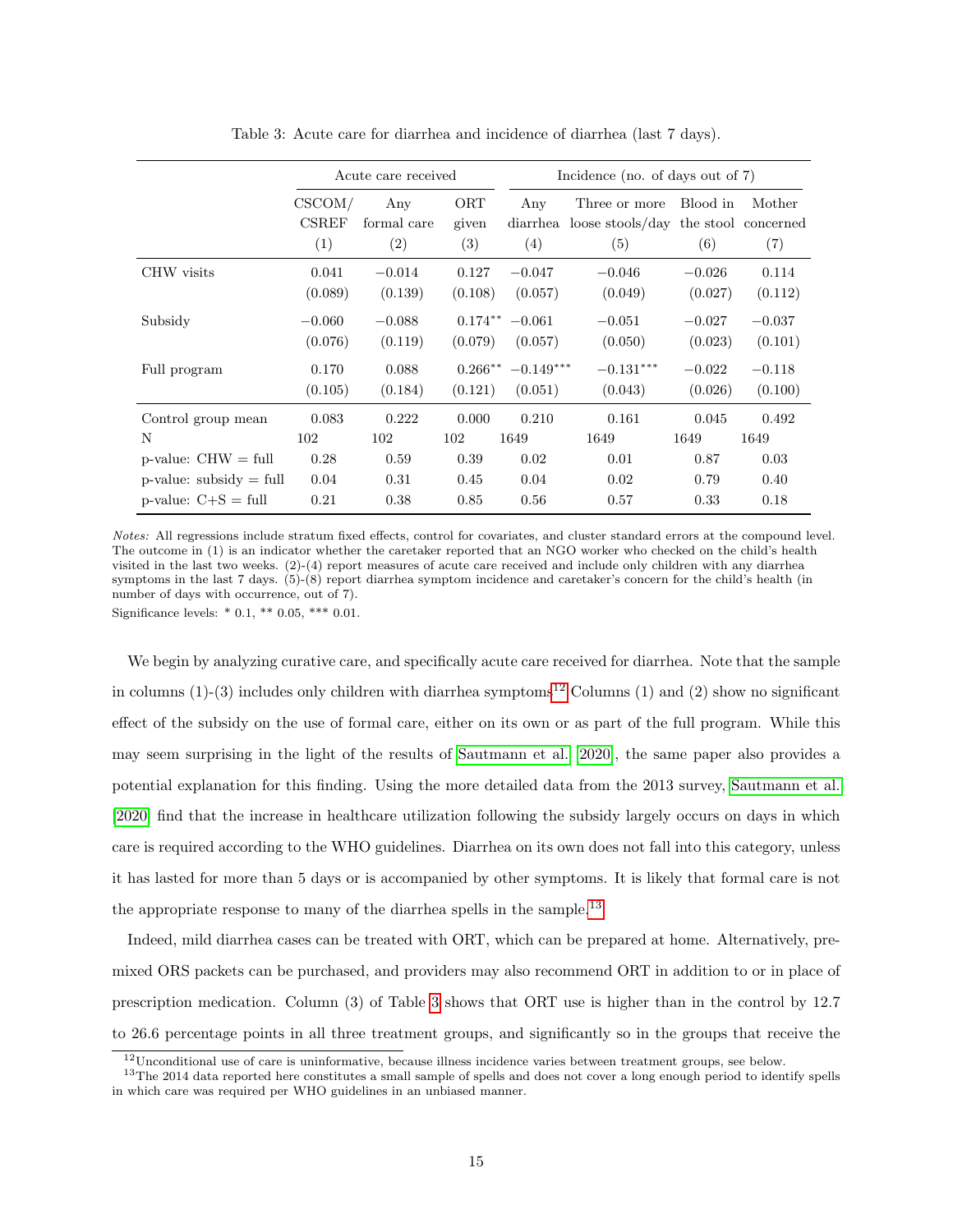subsidy. The difference between the full program group and the other groups is not significant but of large magnitude. Recall that we saw that the CHW significantly increase knowledge of ORS among caretakers. The effect is stronger in the full-program group, and there is an effect in the subsidy-only group as well. These patterns are consistent with parents learning about ORT from CHW as well as from CSCom staff, and possibly using the subsidy to purchase more ORS packets.

The results of table [3](#page-14-0) mask important differences across age groups. Panels 1 and 2 of figure [2](#page-16-0) additionally show the effects on use of any formal care (corresponding to column (2)) and ORT (column (3)) broken out into two-year age groups.[14](#page-15-0) Panel 1 shows that the increase in formal care use in the full program group is concentrated among young children. Children age 0-2 who receive the full program have an over 0.6 higher chance than the control group of seeing a formal care provider, and the effect is statistically significant at the 1% level. Children who receive only the subsidy do not show a corresponding effect, suggesting a positive effect of the CHW on care seeking propensity. Panel 2 of figure [2](#page-16-0) shows that the 2-4 age group who receive the full program see a significant increase in ORT use (whereas the subsidy group shows moderate increases in all age groups that are not individually significant).

Although we need to interpret these findings with caution due to the small sample, the evidence overall suggests that the full program group benefits from significantly better care for acute diarrhea. Parents in the full-program group more often seek formal care for the youngest, most vulnerable children, and use ORT more often for the older children. This is consistent with the CHW helping steer parents' use of different curative care options. Both the CHW and the subsidy contribute in different ways to better awareness and use of ORS, a low-cost, effective treatment for mild diarrhea cases.

The age-specific effects on formal care use complement those found in [Sautmann et al.](#page-22-7) [\[2020\]](#page-22-7) from the first year of the intervention: the CHW in the full-program group significantly increased medically recommended curative care for the youngest children, over and above the subsidy-only group. A possible explanation is that information about the child's health status provided by CHW improves acute care seeking for young children, even when access is free. An alternative, program-specific explanation may be that the CHW educate parents of newborns on eligibility or support them in claiming the subsidy benefit.

<span id="page-15-0"></span><sup>14</sup>Note that children over 5 would have aged out of the sample under normal conditions.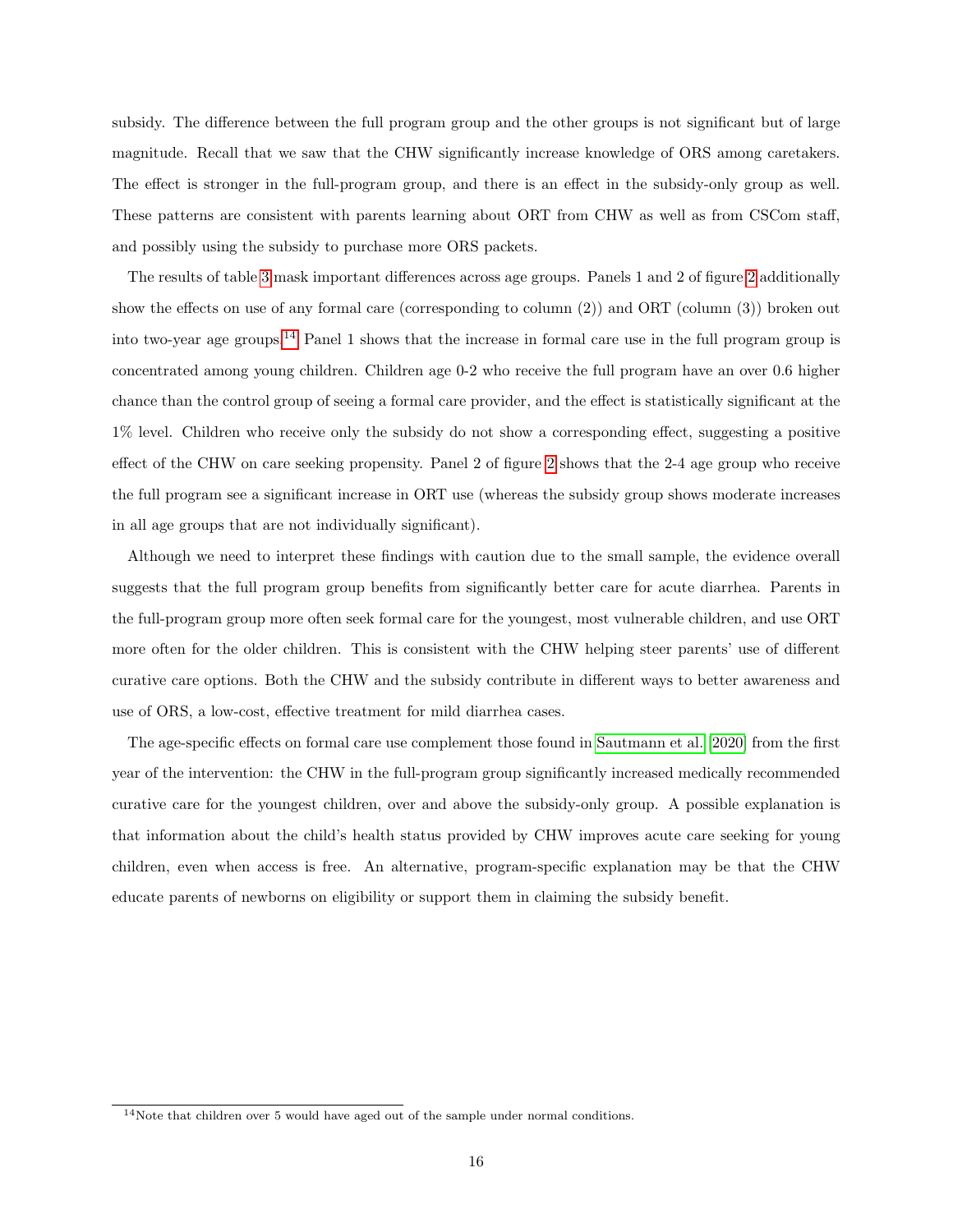

<span id="page-16-0"></span>Figure 2: Treatment effects in two-year age groups, relative to control group, with 95% CI. Panels 1 and 2 report care received conditional on exhibiting diarrhea incidence (sample of 102 children); panel 3, number of days with diarrhea; panel 4, number of days caretaker was concerned.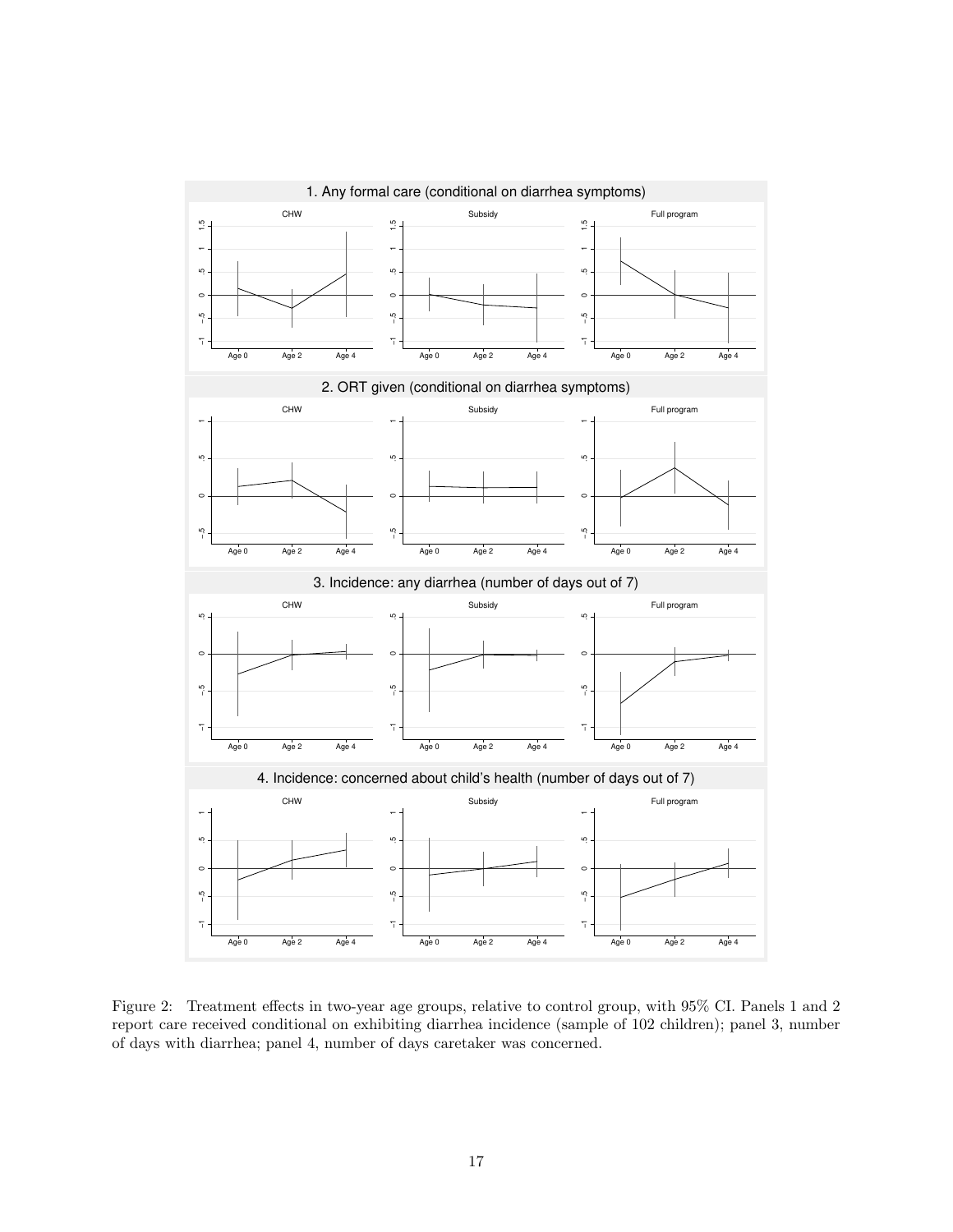## 4.3 Acute Illness: Incidence

Columns (4) to (7) of Table [3](#page-14-0) report on illness incidence: three diarrhea symptoms as well as the subjective concern of the mother about the child's health. Children who are being weaned are the most vulnerable to GI problems, since they are exposed to food and water for the first time, and diarrhea incidence for the 0-2 year age group is typically highest. We therefore show age-specific effects on diarrhea and mother concern in panels 3 and 4 in figure [2](#page-16-0) as well.

Strikingly, Table [3](#page-14-0) columns (5) and (6) show large and significant reductions in diarrhea incidence in the full program group. The effect size is equivalent to over 70% of the control group mean of 0.21 days. We can reject that the effect is the same as in either the CHW-only and subsidy-only groups, but do not reject that it is the sum of the two individual effects. From Figure [2,](#page-16-0) incidence reductions are driven by the age 0-2 group, and the effect is significant at the 1% level in the full-program group. The magnitude is remarkable: the average number of days with diarrhea symptoms in the 0-2 age group is 0.75, and the estimated effect is -0.67 days, or a reduction by 90%. We see negative but not significant effects on days with "blood in the stool," which is a fairly rare danger sign.

The effects in column (8) of Table [3](#page-14-0) for mother's concern are not statistically significant, although the large negative coefficient in the full-program group indicates a similar pattern as the other measures. The effect is again strongest among 0-2 year olds but still not significant at the 5% level (Figure [2,](#page-16-0) panel 4). There is an unexplained significant positive effect in the CHW group for 4 years and older. It is worth noting that mothers report on average 0.5 days out of 7 (7%) with a concern about their child's health, highlighting the pressure that the caregivers of the children in our sample experience.

## 4.4 Malnutrition Indicators: Weight and MUAC

In Table [4,](#page-18-1) we report results for weight and MUAC, two indicators of malnutrition that may respond to lower incidence and better treatment of diarrhea. Columns (1) and (3) report raw treatment effects on weight in kilograms and MUAC in millimeters. Columns (2) and (4) report indicators for two danger sign indicators for children under 5 years: weight for age below −2 standard deviations, and MUAC below 125 mm. Note that many children at the time of the 2014 follow up are older than 5 and therefore excluded from these indicators. Other reasons for missing data were outliers flagged during the age normalization procedure.<sup>[15](#page-17-0)</sup>

There are few significant effects, and the negative effect of the subsidy on raw weight is puzzling and may be a random outlier. A lot of precautions were taken to minimize measurement error, partly informed by the challenging measurement conditions (e.g. no flat, hard surfaces to place a scale). Each child was weighed twice, and the two measurements compared. If there was a difference of more than 0.1kg, a third

<span id="page-17-0"></span><sup>15</sup>We used the standards defined by the Unicef IGROWUP macro for weight for age, see latest version at [Unicef](#page-22-12) [\[2019\]](#page-22-12).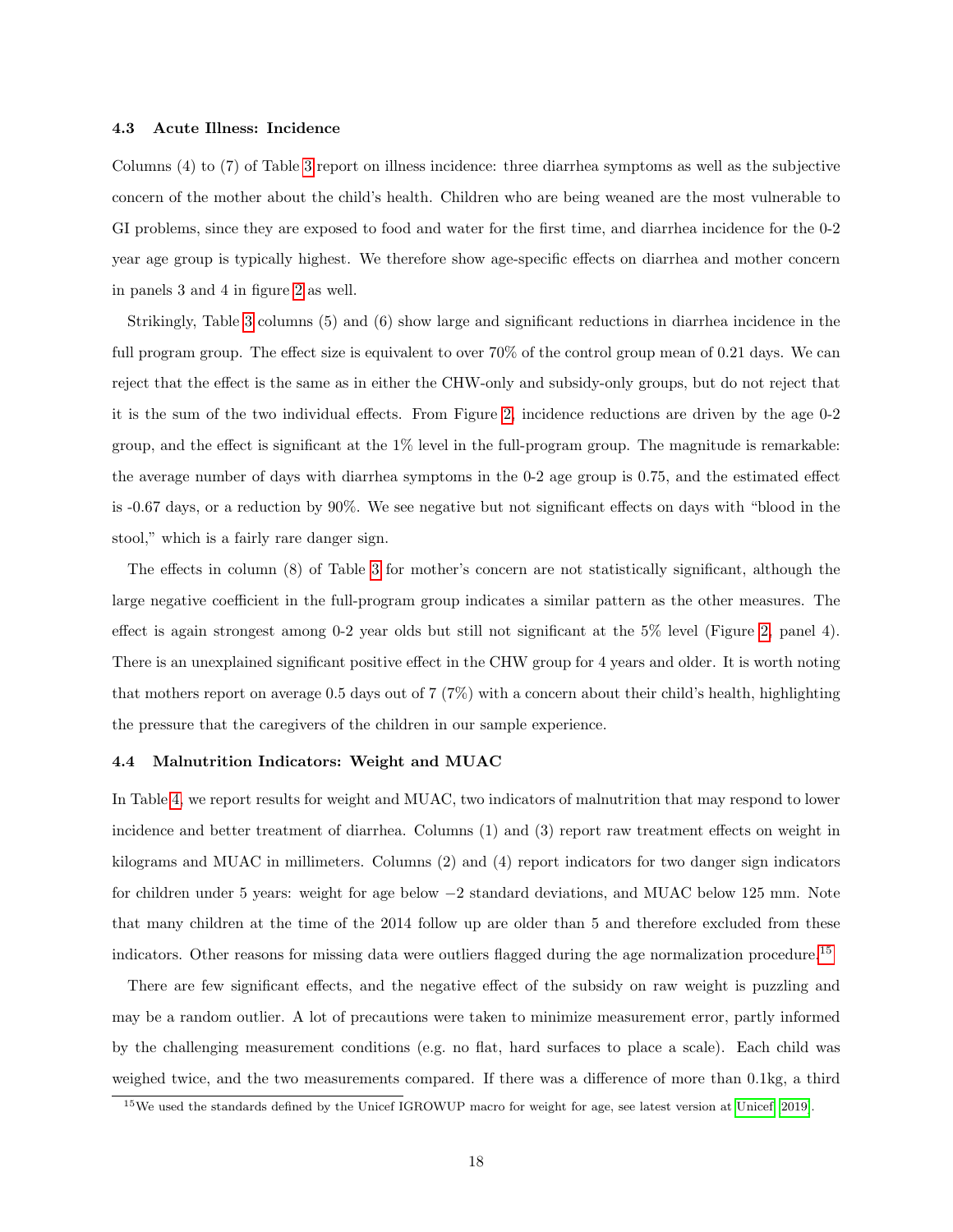|                            | (1)        | (2)       | (3)      | Weight $(kg)$ WfA less than $-2$ MUAC (mm) MUAC below 125<br>(4) |
|----------------------------|------------|-----------|----------|------------------------------------------------------------------|
| CHW visits                 | 0.023      | $-0.060*$ | $-0.392$ | $-0.004$                                                         |
|                            | (0.204)    | (0.036)   | (1.027)  | (0.012)                                                          |
| Subsidy                    | $-0.448**$ | 0.012     | $-0.616$ | $-0.000$                                                         |
|                            | (0.185)    | (0.036)   | (0.971)  | (0.012)                                                          |
| Full program               | $-0.015$   | $-0.035$  | $-1.206$ | $-0.017*$                                                        |
|                            | (0.172)    | (0.033)   | (1.020)  | (0.010)                                                          |
| Control group mean         | 14.653     | 0.196     | 152.990  | 0.022                                                            |
| N                          | 1635       | 1069      | 1631     | 1060                                                             |
| $p$ -value: $CHW = full$   | 0.85       | 0.42      | 0.45     | 0.20                                                             |
| $p$ -value: subsidy = full | 0.01       | 0.13      | 0.55     | 0.07                                                             |
| p-value: $C+S = full$      | 0.13       | 0.78      | 0.89     | 0.39                                                             |

<span id="page-18-1"></span>Table 4: Anthropometrics and malnutrition indicators.

Notes: All regressions include stratum fixed effects, control for covariates, and cluster standard errors at the compound level. Regression  $(2)$  does not include covariates. Weight for age is provided only for children under 5 years of age for whom age standardization is available. "MUAC" is mid upper arm circumference and "WfA" is Weight-for-Age (z-score). Values below 125mm and -2, respectively, indicate moderate acute malnutrition for children under 5. Regressions (3) and (5) only include children under 5.

Significance levels: \* 0.1, \*\* 0.05, \*\*\* 0.01.

measurement was taken.<sup>[16](#page-18-2)</sup> Weakly, columns (2) and (4) suggest that the CHW might have some effect on the incidence of malnutrition danger signs. The age specific effects in Figure [4](#page-24-1) of Appendix [B](#page-24-0) for weight for age (significant reductions in dangerously low weight for age in the 0-2 age group in the CHW-only and the subsidy-only group) suggest again that program effects occur primarily at the lowest ages, likely due to the incidence profile of diarrhea, but we do not see a corresponding effect in the full program group.

# <span id="page-18-0"></span>5 Discussion and Conclusion

Overall, our results are encouraging for combined interventions of both removal of user fees and employment of community health workers who visit households in an urban context.

The CHW have significant effects on indicators of preventive knowledge and behavior, such as breastfeeding practice and knowledge of ORS. Even though we do not find significant impacts on objectively measured water disinfection, self-reported disinfectant use is higher in the CHW treatment arms. There is a possibility that self-reports are inflated due to experimenter demand effects. However, the significant effects of the CHW on (objective) mosquito net hanging are not consistent with mere over-reporting and suggest that the problem could also be incorrect use of the disinfectant by the household, or of the water tests that our enumerators used. It will be important to understand better why self-reported and measured disinfection

<span id="page-18-2"></span><sup>&</sup>lt;sup>16</sup>Children were weighed on their own if over two and with their mother if below two years of age.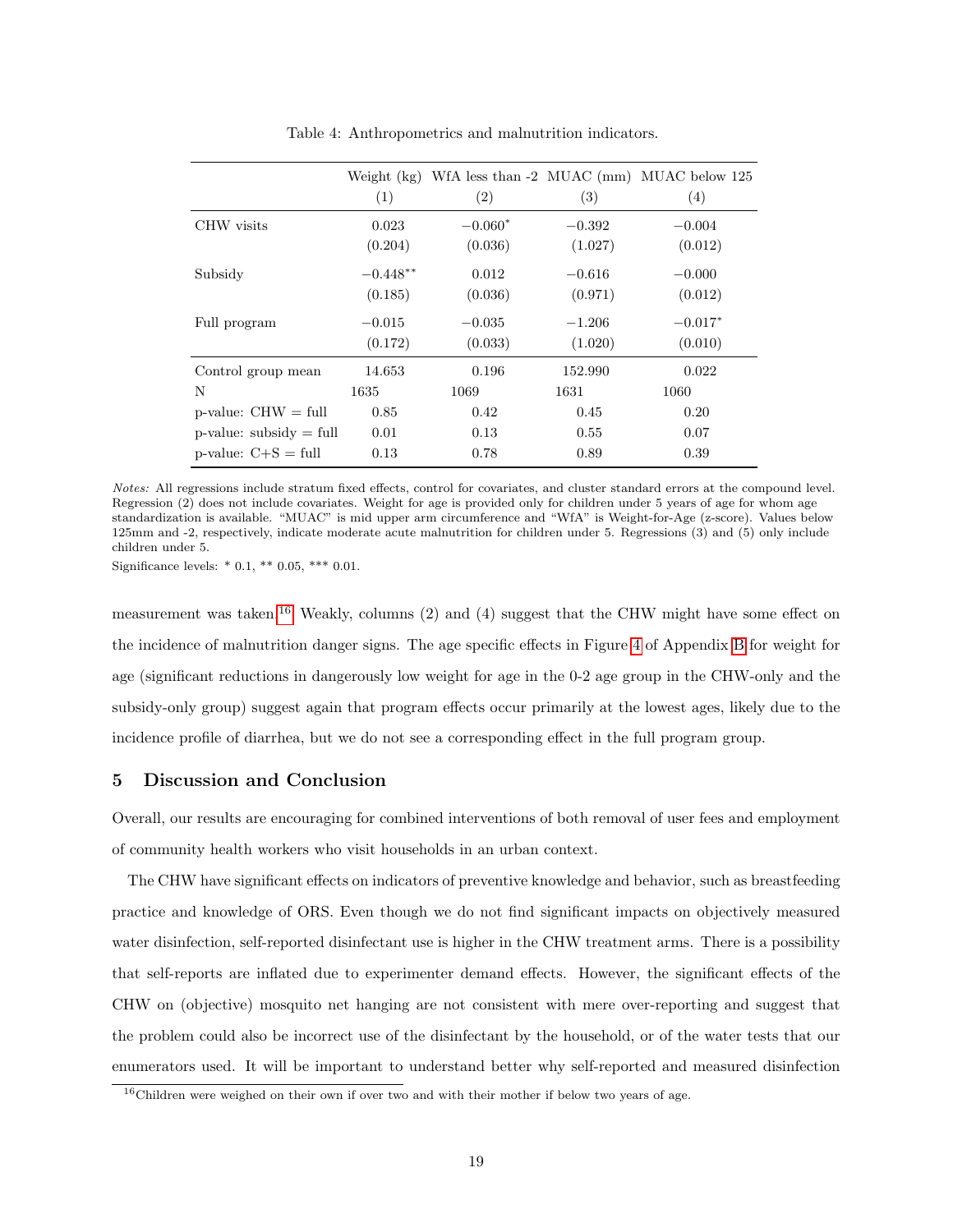diverge, especially in the context of evidence from Kenya that chlorine solution dispensers at water sources increase use and greatly reduce child mortality [\(Haushofer et al.](#page-21-13) [\[2021\]](#page-21-13)). On the curative care side, the subsidy significantly increases the use of oral rehydration treatment for children acutely ill with diarrhea.

The effects on preventive and curative care behaviors by parents are equal or greater in the full program group in almost every aspect of care seeking. In families receiving both interventions, caretakers are more knowledgeable about ORS and self-report higher water disinfectant use. Moreover, formal care is increased significantly in the 0-2 age group, while ORT use is significantly higher among 2-4 year olds. Overall, the findings suggest better targeting and use of care in the group receiving both interventions, although with the caveat that the sample size of 102 children with diarrhea is small. This is consistent with the results on formal care seeking in the 2013 survey, which show that the CHW complement the subsidy in increasing medically needed care for the youngest children.

The two interventions seem to work particularly well together for the use of ORT, likely due to the fact that ORT use is promoted by both CHW and formal healthcare providers. We saw that the subsidy-only group significantly more often receive ORT than the control. They are also 9.7% more likely than the control to know the recipe for ORS (Table [3,](#page-14-0) column (4)). For both receipt of ORT and ORS knowledge, effects are largest for households that received both CHW visits and the subsidy.

Overall, the interventions are successful at changing parents' care giving behavior, and we do not find any evidence for moral hazard on the part of the parents, in the sense that households for example reduce prevention in response to subsidized care. If anything, both preventive knowledge and behaviors and curative care are most improved in the full-program group.

Likely as a result, we find that the full program group has significantly lower diarrhea incidence than the other groups, driven by the youngest children, who are also the most vulnerable group, with the highest incidence in the control. The number of days with diarrhea is reduced by over 70% of the control group incidence for the sample as a whole, and by over 90% in the 0-2 age group. While the reduced incidence implies gains in children's well being, we do not find clear effects of the two interventions on indicators of malnutrition.

A robust interpretation of the evidence is that the CHW improve prevention, the subsidy improves curative care, and, when households receive both interventions, the reduction in diarrhea incidence represents the sum of these two effects. There is suggestive evidence of stronger CHW effects on some prevention activities when parents have access to free care as well. We argued earlier for two possible channels in which the subsidy treatment might strengthen CHW effectiveness: one is through motivating CHWs, the other is through increasing their credibility with parents. The former is of interest for any CHW programs, while the latter is particularly relevant for non-profit health program providers designing their own interventions, such as Mali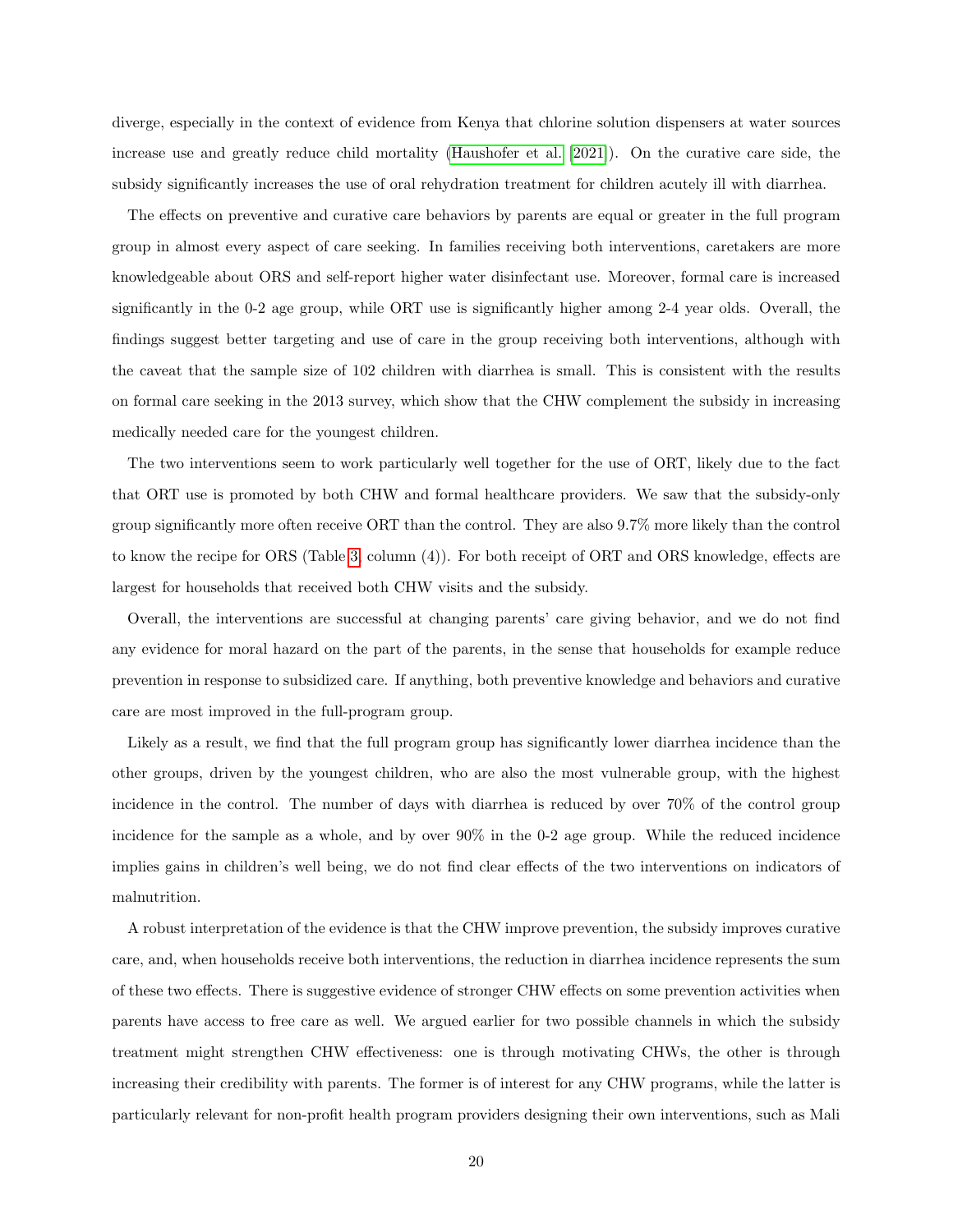Health. The indirect question format of the data on treatment receipt introduces measurement error, and therefore does not provide a conclusive test of these channels. However, respondents may report the Action for Health benefits more often in the group receiving both interventions because each makes the other more salient, possibly contributing to better health care behaviors on the parents' part. These possibilities may be a fruitful area for further research.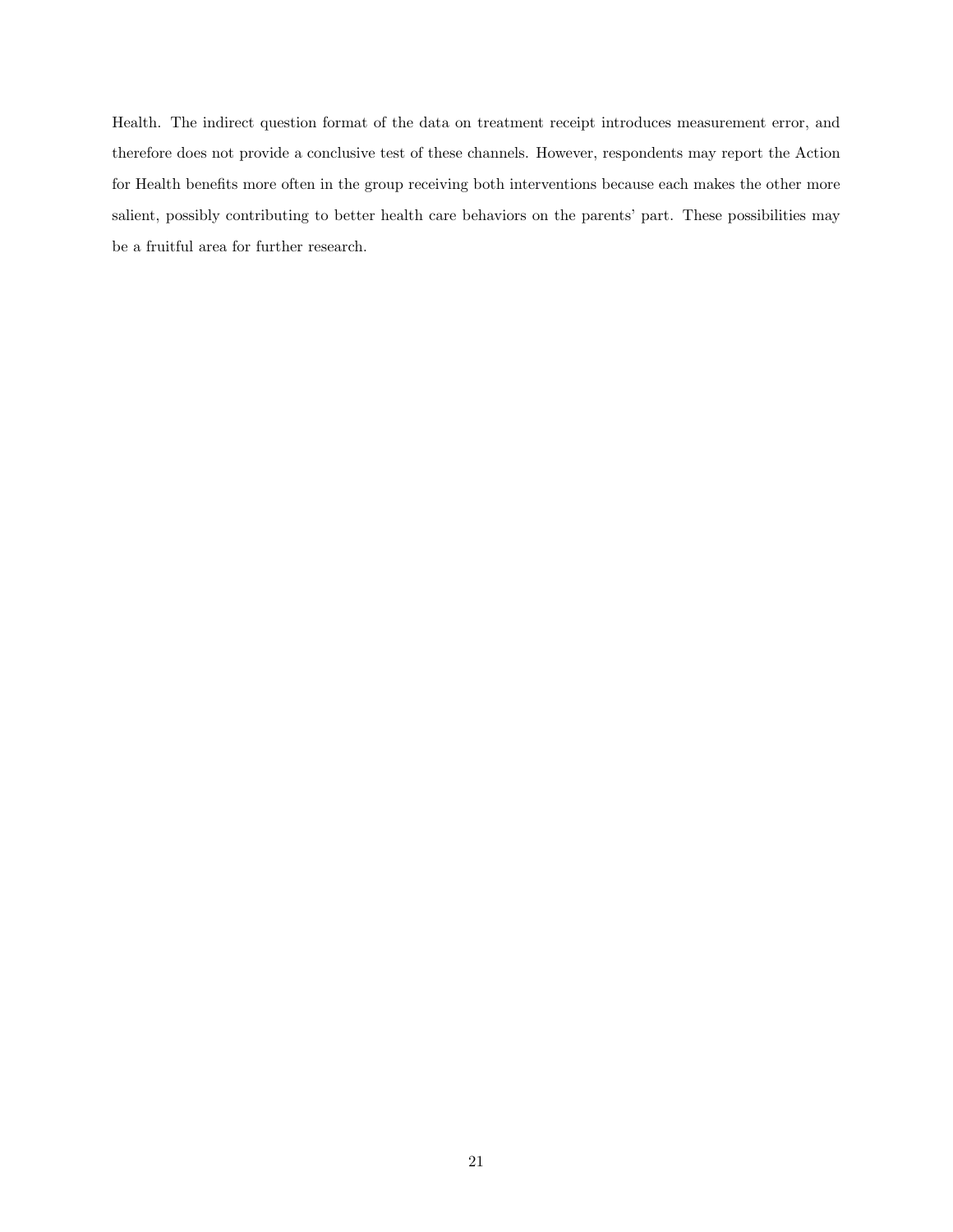# References

<span id="page-21-6"></span>1 Million Community Healthworkers Campaign. Operations room, 2021. URL: [http://1millionhealthworkers.](http://1millionhealthworkers.org/operations-room-map/) [org/operations-room-map/](http://1millionhealthworkers.org/operations-room-map/) (accessed: 02/01/2022).

<span id="page-21-3"></span><span id="page-21-0"></span>Paul Adepoju. Mali announces far-reaching health reform. The Lancet, 393(10177):1192, 2019.

- John Akin, Nancy Birdsall, and David de Ferranti. Financing Health Services in Developing Countries: An Agenda for Reform, volume 34. World Bank, 1987.
- <span id="page-21-4"></span>Helene Barroy, Laurent Musango, Justina Hsu, and Nathalie Van de Maele. Public Financing for Health in Africa: from Abuja to the SDGs. World Health Organization, Geneva, 2016.

<span id="page-21-5"></span>Daniel Cotlear and Nicolas Rosemberg. Going Universal in Africa: How 46 African countries reformed user fees and implemented health care priorities. World Bank, 2018.

- <span id="page-21-10"></span>Susie Dzakpasu, Timothy Powell-Jackson, and Oona M.R. Campbell. Impact of user fees on maternal health service utilization and related health outcomes: a systematic review. Health Policy and Planning, 29(2):137– 150, 01 2013. ISSN 0268-1080. doi: 10.1093/heapol/czs142. URL [https://doi.org/10.1093/heapol/czs142.](https://doi.org/10.1093/heapol/czs142)
- <span id="page-21-8"></span>Brynne Gilmore and Eilish McAuliffe. Effectiveness of community health workers delivering preventive interventions for maternal and child health in low- and middle-income countries: a systematic review. BMC Public Health, 13(1):847, 2013. URL [https://doi.org/10.1186/1471-2458-13-847.](https://doi.org/10.1186/1471-2458-13-847)

<span id="page-21-13"></span>Johannes Haushofer, Michael Kremer, Ricardo Maertens, and Brandon Joel Tan. Water treatment and child mortality: Evidence from Kenya. NBER Working Paper, 29447, 2021.

- <span id="page-21-9"></span>UN IGME. Un inter-agency group for child mortality estimation: Under five mortality, 2021. downloaded from:<https://childmortality.org/data> (accessed: 01/28/2022).
- <span id="page-21-2"></span>Dean T Jamison, Lawrence H Summers, George Alleyne, Kenneth J Arrow, Seth Berkley, Agnes Binagwaho, Flavia Bustreo, David Evans, Richard GA Feachem, Julio Frenk, et al. Global health 2035: a world converging within a generation. The Lancet, 382(9908):1898–1955, 2013.
- <span id="page-21-11"></span>Mylene Lagarde and Natasha Palmer. The impact of user fees on access to health services in low-and middle-income countries. Cochrane Database of Systematic Reviews, (4), 2011.
- <span id="page-21-7"></span>Simon Lewin, Susan Munabi-Babigumira, Claire Glenton, Karen Daniels, Xavier Bosch-Capblanch, Brian E Van Wyk, Jan Odgaard-Jensen, Marit Johansen, Godwin N Aja, Merrick Zwarenstein, et al. Lay health workers in primary and community health care for maternal and child health and the management of infectious diseases. Cochrane database of systematic reviews, (3), 2010.
- <span id="page-21-12"></span>Carolina Lopez, Anja Sautmann, and Simone Schaner. Does Patient Demand Contribute to the Overuse of Prescription Drugs? American Economic Journal: Applied Economics, 14(1):225–60, 2022.

<span id="page-21-1"></span>Barbara McPake, Alice Schmidt, Edson Araujo, and Christine Kirunga-Tashobya. *Freeing up Healthcare: A*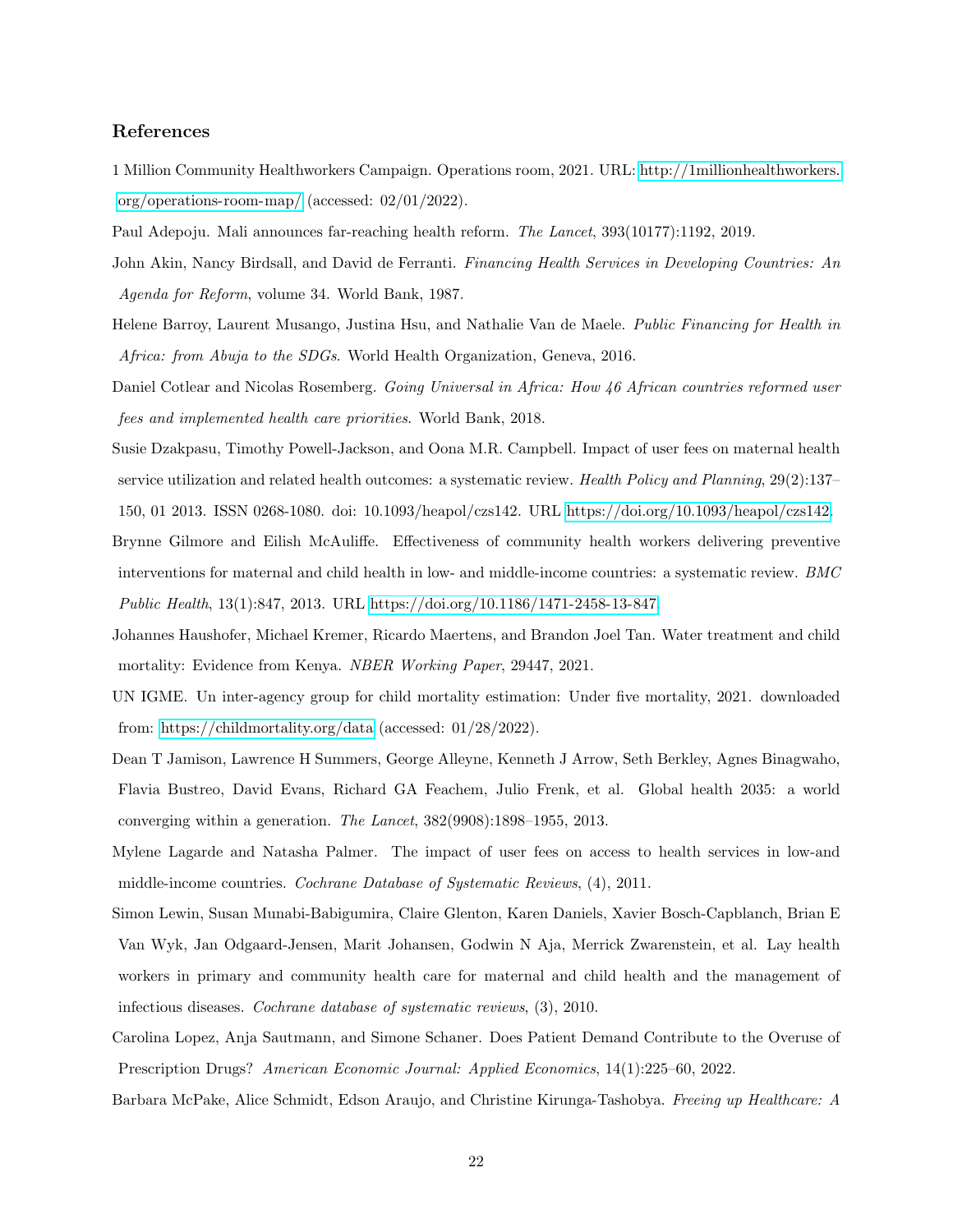guide to removing user fees. Save the Children, London, 2008.

- <span id="page-22-5"></span>Timothy Powell-Jackson, Kara Hanson, Christopher J.M. Whitty, and Evelyn K. Ansah. Who benefits from free healthcare? evidence from a randomized experiment in Ghana. Journal of Development Economics, 107:305–319, 2014.
- <span id="page-22-4"></span>Valéry Ridde and Florence Morestin. A scoping review of the literature on the abolition of user fees in health care services in Africa. Health Policy and Planning, 27(3):1–11, 2012.
- <span id="page-22-10"></span>Alfonso Rosales and Kristin Weinhauer. C-IMCI: Community Integrated Management of Childhood Illness. Catholic Relief Services, 2003.
- <span id="page-22-8"></span>Patrick Pascal Saint-Firmin, Birama Djan Diakite, Sara Stratton, and Christine Ortiz. Community health worker program in mali under threat: Evidence to drive advocacy efforts. Health Policy Plus Policy Brief, 2018.
- <span id="page-22-7"></span>Anja Sautmann, Samuel Brown, and Mark Dean. Subsidies, Information, and the Timing of Children's Health Care in Mali. World Bank Policy Research Working Paper, (WPS9486), 2020.
- <span id="page-22-3"></span>Kerry Scott, S. W. Beckham, Margaret Gross, George Pariyo, Krishna D. Rao, Giorgio Cometto, and Henry B. Perry. What do we know about community-based health worker programs? a systematic review of existing reviews on community health workers. Human Resources for Health, 16(1):39, 2018. URL [https://doi.org/10.1186/s12960-018-0304-x.](https://doi.org/10.1186/s12960-018-0304-x)
- <span id="page-22-2"></span>Prabhjot Singh and Jeffrey D Sachs. 1 million community health workers in sub-saharan africa by 2015. The Lancet, 382(9889):363–365, 2013.
- <span id="page-22-6"></span>Shinsuke Tanaka. Does abolishing user fees lead to improved health status? evidence from post-apartheid south africa. American Economic Journal: Economic Policy, 6(3):282–312, 2014. ISSN 19457731, 1945774X. URL [http://www.jstor.org/stable/43189399.](http://www.jstor.org/stable/43189399)
- <span id="page-22-1"></span>UK Secretary of State for International Development. Eliminating World Poverty: Building our Common Future. Department for International Development White Paper, London, 2009.
- <span id="page-22-12"></span>Unicef. Update of IGROWUP Stata macro prevalence module, 2019. URL: [https://github.com/unicef-drp/](https://github.com/unicef-drp/igrowup_update) [igrowup](https://github.com/unicef-drp/igrowup_update)\_update (accessed:  $01/28/2022$ ).
- <span id="page-22-0"></span>Unicef. Diarrhoea, 2021. URL:<https://data.unicef.org/topic/child-health/diarrhoeal-disease/> (accessed: 01/28/2022).
- <span id="page-22-11"></span>WHO. Handbook IMCI: Integrated Management of Childhood Illness. World Health Organization (Department of Child and Adolescent Health and Development) and Unicef, 2005.
- <span id="page-22-9"></span>WHO. Children: improving survival and well-being, 2020. URLL: [https://www.who.int/news-room/](https://www.who.int/news-room/fact-sheets/detail/children-reducing-mortality) [fact-sheets/detail/children-reducing-mortality](https://www.who.int/news-room/fact-sheets/detail/children-reducing-mortality) (accessed: 09/08/2020).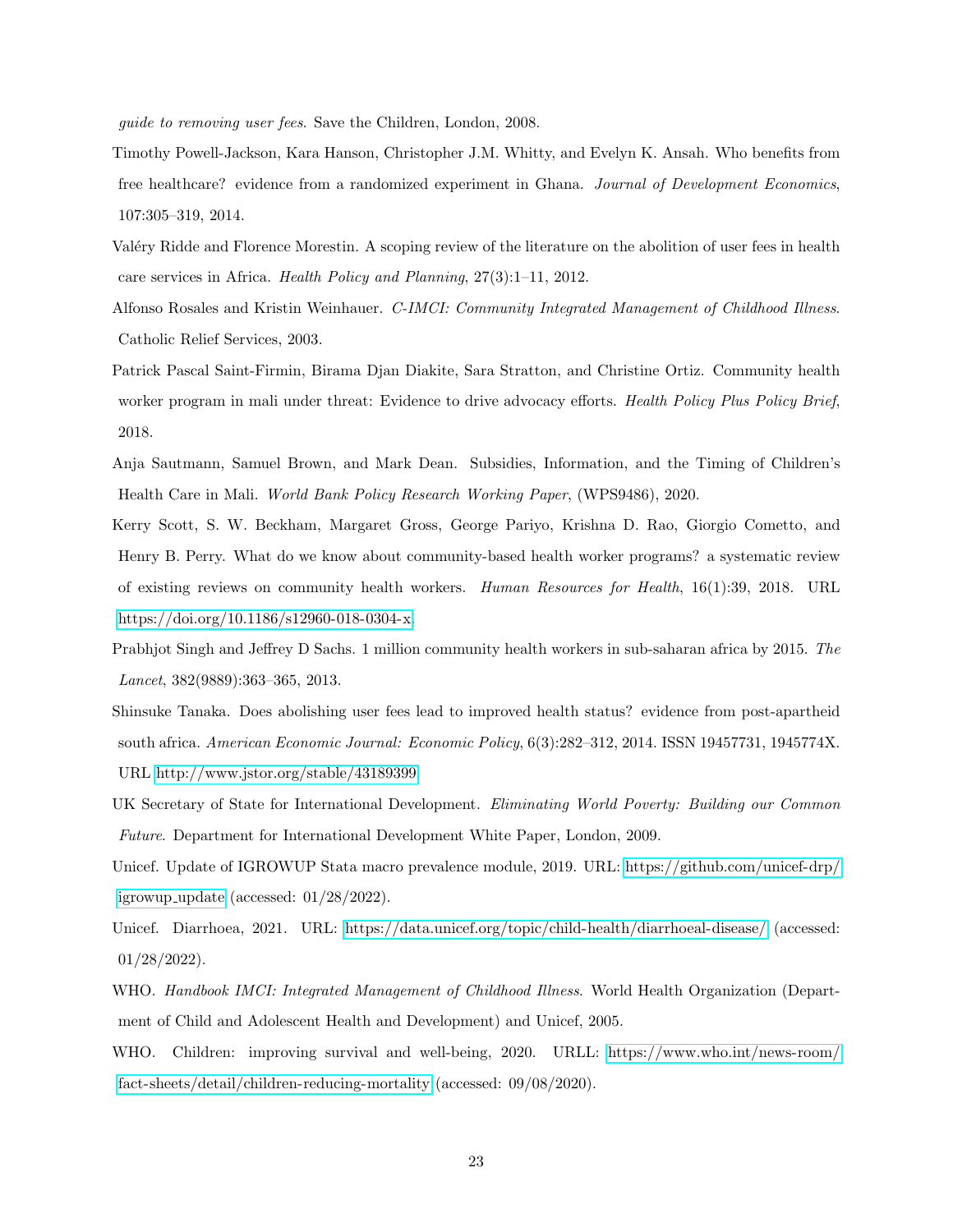# <span id="page-23-1"></span>A Consort Diagram



<span id="page-23-0"></span>Figure 3: Consort diagram of children in each treatment arm, showing the evolution of the sample throughout the study. The census was conducted by the NGO Mali Health. At baseline, surveyors re-identified the households from the census and listed all children. At each follow-up, households (if found and did not refuse) re-confirmed all children and any households/children not listed in previous rounds were added. This included children newly born into the household as well as children returned from absences etc.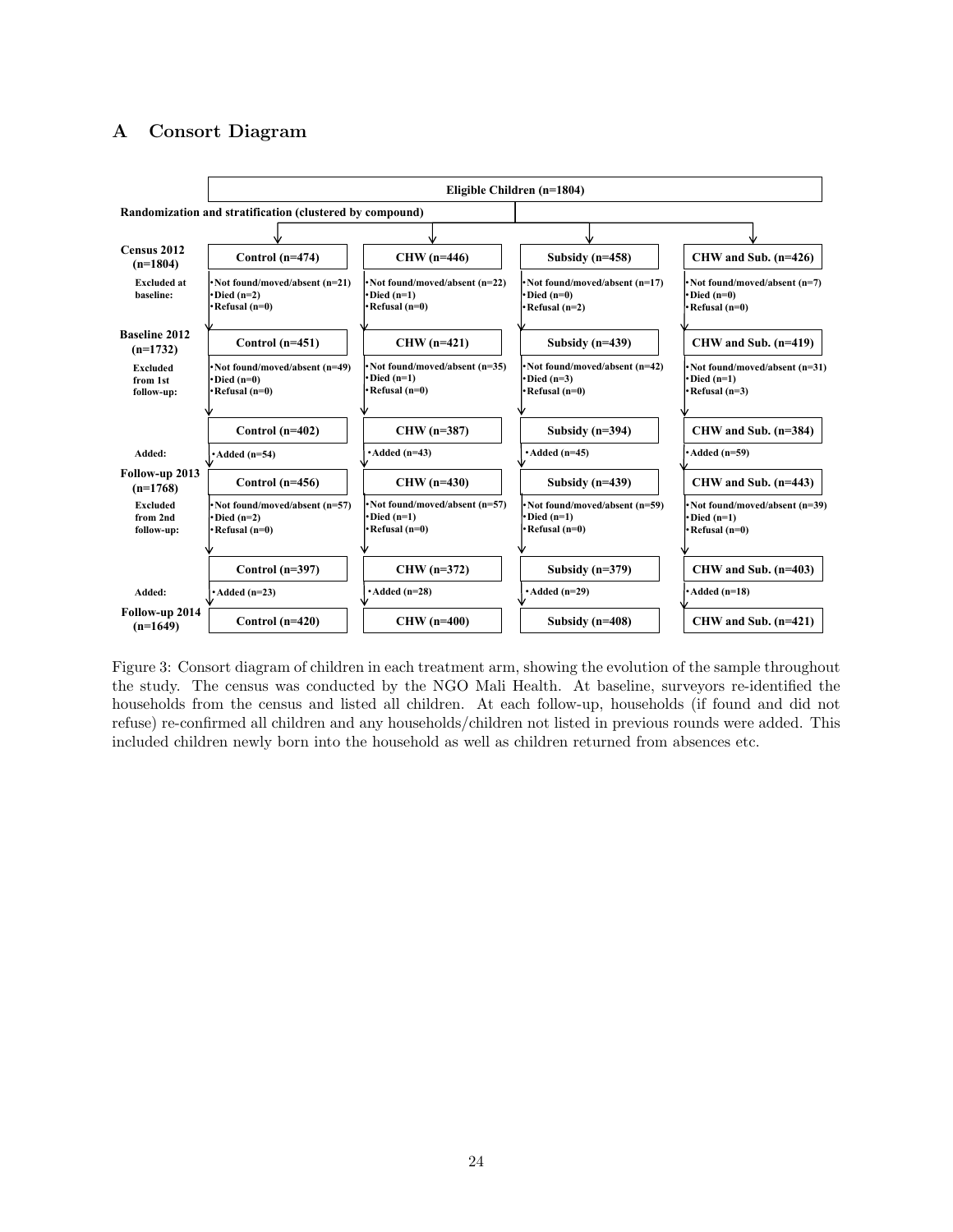# <span id="page-24-0"></span>B Additional Results



# B.1 Treatment effects on Anthropometrics by Age

<span id="page-24-1"></span>Figure 4: Effect on indicators for malnutrition relative to control group with 95% CI in two-year age groups.

## B.2 Self-Reported Receipt of Program Benefits

Table [5](#page-25-0) shows what caretakers say about the receipt of various Action for Health components. Mali Health was not directly mentioned and the surveyors were blinded to the experiment. The respondent was first asked if the child received any kind of health program. Columns (1)-(3) report self-described receipt of a health program and active recall of either of the two Action for Health components. Columns (4) and (5) additionally include affirmative responses to two follow-up questions to learn indirectly about program receipt (prompted recall): whether the child has a physical card that entitles them to free visits at the community clinic, and whether an NGO worker visited the household to measure the child's weight and height. Column (6) asks mothers who directly or indirectly reported CHW visits in (5) whether a visit was received in the last 2 weeks. Lastly, column (7) is included in the table to show that all treatment groups were equally likely to receive treated mosquito bednets (see section [3](#page-6-0) on the experimental design).

The numbers suggest that there is overreporting or misreporting of the benefits received: relative to the control group, an additional 6.4% to 8.5% of the CHW-only group report subsidized care (columns (2)